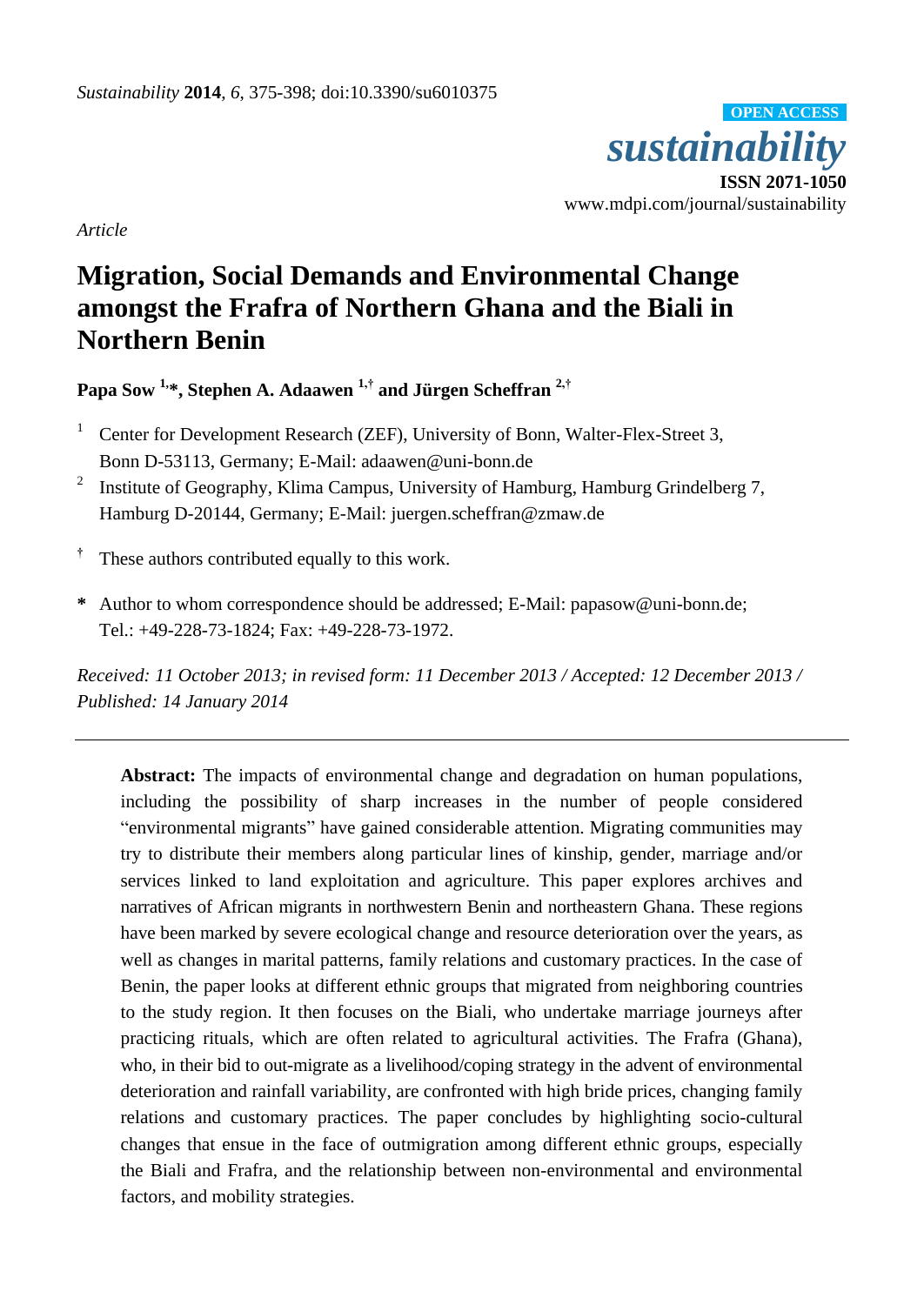**Keywords:** migration; environment; marriage; Biali; Frafra; northern Ghana; northern Benin

# **1. Introduction**

Migration in West Africa, like in other parts of the developing world, has had an immense impact on both home and host societies [1]. Indeed, the movement of people within and across borders in the sub-region has been an on-going phenomenon for a very long time [2]. Besides the movement of people within the West African sub-region, the emigration of people to Europe, North America and other parts of the world has caught the attention of scholarship [3,4]. Over the years, attempts by irregular migrants from West Africa to cross into Europe through the Sahara, and their subsequent spread across countries in North Africa, have also been documented [5,6]. More recently, the ECOWAS (Economic Community of West African States) protocol, which facilitates the free movement of goods and persons across member states, has triggered and enhanced movement within the sub-region [7]. Demographic dynamics in Ghana and Benin, like other West African countries, have been characterized by population movements since pre-colonial times [8–10]. While colonialism undoubtedly influenced migration patterns in both countries, more recently, global and internal political, economic and environmental dynamics have, to a larger extent, dictated movements within and across borders [1,11,12].

Ghana has long witnessed persistent migration within and from other countries. The relative economic boom that the country enjoyed from the pre-colonial times to the late 1960s attracted many migrants from neighboring and other African countries [8]. A marked emigration of both skilled and unskilled Ghanaians to Europe, North America and other West African countries, like Nigeria, Gambia and the Ivory Coast, however, has been prominent since the late 1960s [13]. Internally, north-south migration has long marked Ghana's migration dynamics [14]. Aside the conscription of people, mostly men, into the Royal West African Frontier Force (RWAFF) of colonial Britain, the then Northern Territories (Upper East, West and Northern Regions and parts of Burkina Faso) also served as a labor reserve for the mines and cocoa plantations in the forest and coastal belt of southern Ghana during the colonial era [15].

While the three northern regions (Upper East, Upper West and Northern Region) have been areas of persistent outmigration [16], the Upper East Region (UER) has been noted as a principal source of outmigration to southern Ghana, with a migration rate of 22.2% as of 2005 [17]. The region, which is situated in the northeast of Ghana, is predominantly rural. It is plagued with high levels of poverty with agriculture being the mainstay of the people [18]. Its location in the Guinea Savannah Ecological Zone has had a profound impact on agriculture which is rainfall-dependent [19]. Also, the population of the area (1,031,478 people in 2010), at a growth rate of 1.2% per annum has doubled since the 1960, with a population density of  $118 \text{ km}^2$  [20–22].

The high population density has culminated in pressure on land, over-exploitation of scarce natural resources and environmental degradation. Environmental degradation, coupled with climate/rainfall variability and perennial flooding, has affected agricultural productivity in the area [23]. In response to these physical environmental stresses, many of the people in the region have, over time, resorted to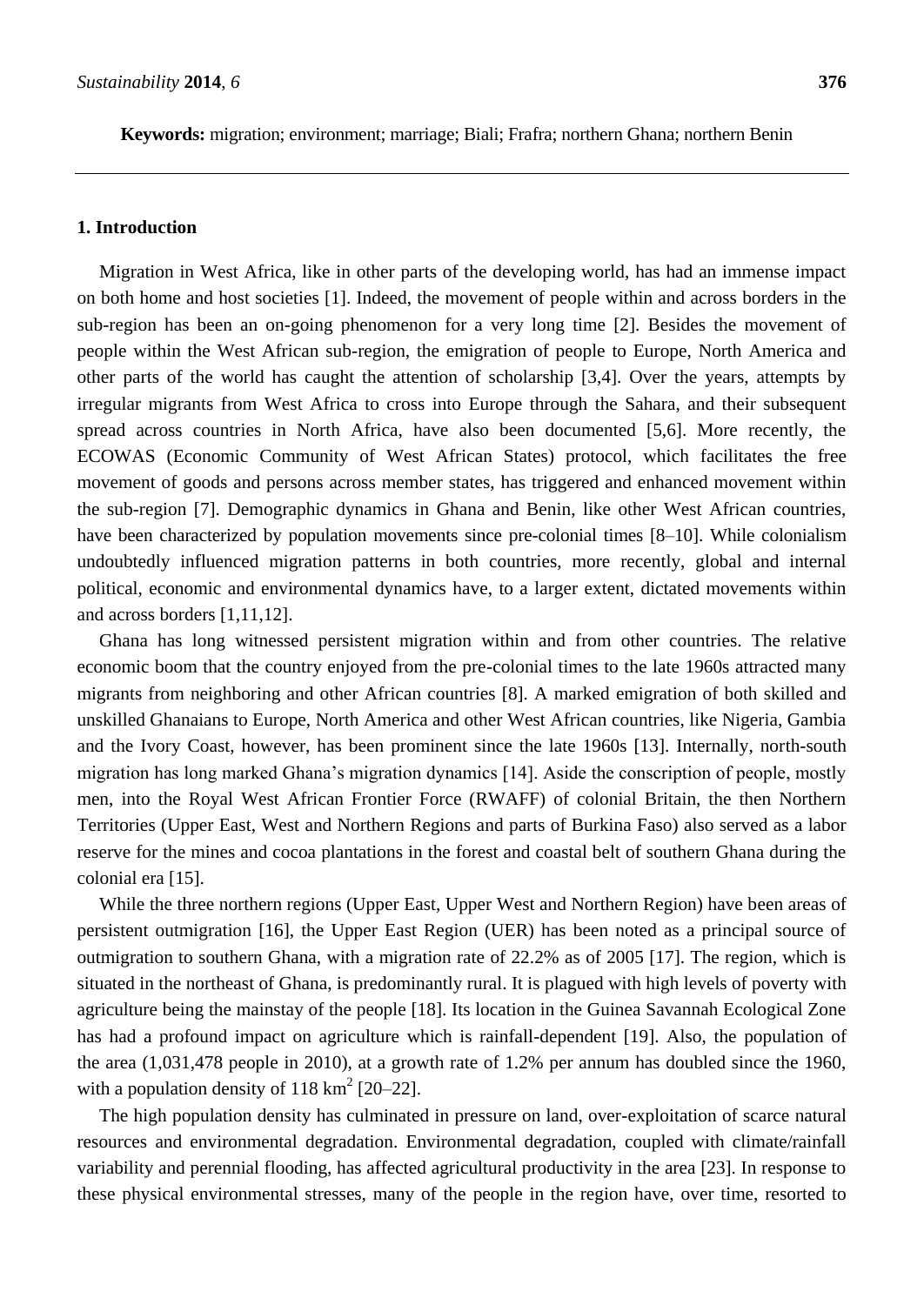seasonal outmigration to the south of the country as a livelihood strategy [24]. The movement, which was hitherto characterized by predominantly male youth, has more recently included women and children in the exodus to work in southern Ghana [25].

Benin, our other focus country, has, over the years, also experienced the persistent emigration of people, with a large diaspora of Beninese in other West African countries and parts of the world [12,26]. More than four million Beninese are reported to be living outside the country, mostly in neighboring countries (Nigeria, Togo and Burkina Faso) and other parts of West Africa (Table 1).

| <b>Region</b>            | <b>Number</b> | $\frac{6}{9}$ |
|--------------------------|---------------|---------------|
| <b>ECOWAS</b>            | 4,298,300     | 98.0          |
| Rest of Africa           | 49,221        | 1.1           |
| USA/Canada/Latin America | 4080          | 0.1           |
| Asia                     | 433           | 0.0           |
| Europe                   | 32,652        | 0.7           |
| Total                    | 4,384,686     | 100           |

**Table 1.** Repartition by region of Beninese living abroad. ECOWAS, Economic Community of West African States.

Source: [26], p. 44.

The reasons for such a high exodus of Beninese people have been variously advanced; including increased living costs, difficult climatic conditions and dwindling natural resources, population growth, poverty and unemployment. Remittances have characterized these movements, and their volume have been estimated at approximately USD \$28.9 million, representing 2.4 percent of Benin's GDP. These remittances have been noted to contribute significantly to poverty reduction in the country [26].

The northwest of Benin (Atacora) has been considered a high-risk food area since the 1980s and 1990s [27]. The area has an unfavorable agro-ecological environment and is marked by fragile soils. Annual rainfall ranges between 800 and 1100 mm. This notwithstanding, the Pendjari biosphere reserve represents a rich biodiversity. While the area remains a major tourist attraction for animal and nature lovers, it also receives a persistent influx of people from neighboring countries (Togo, Niger and Burkina Faso) for mostly agricultural purposes [9].

Population growth, food insecurity [27], pressure on land, the low rate of the adoption of soil conservation techniques and the influx of people into the northwest of Benin make the Dassari watershed an important geographic space marked by a dynamic and ecologically diverse composition. Atacora has 549,417 inhabitants, with a population density of 26.8% per km² and with women representing 50.76% of the total population [28]. The population of Atacora generally consists of Somba/Batonu (19.1%), Biali (14.2%), Waama (11.2%) and Fulani (9.8%), with Gourmantch é and Zarma inhabiting the Dassari area [28]. However, the last ten years have witnessed the arrival of Mossi, Bamana and Hasonk é from Burkina Faso and Mali, thereby constituting a dynamic migration pattern. However, because of the lack of a migration policy (except the Declaration on Population Policy (DEPOLIPO) and the legislative and regulatory texts governing migration issues, which tie into ECOWAS and international agreements and conventions), data on migration remains scant. Where data exist, they come from various sources, including censuses, surveys and administrative documents.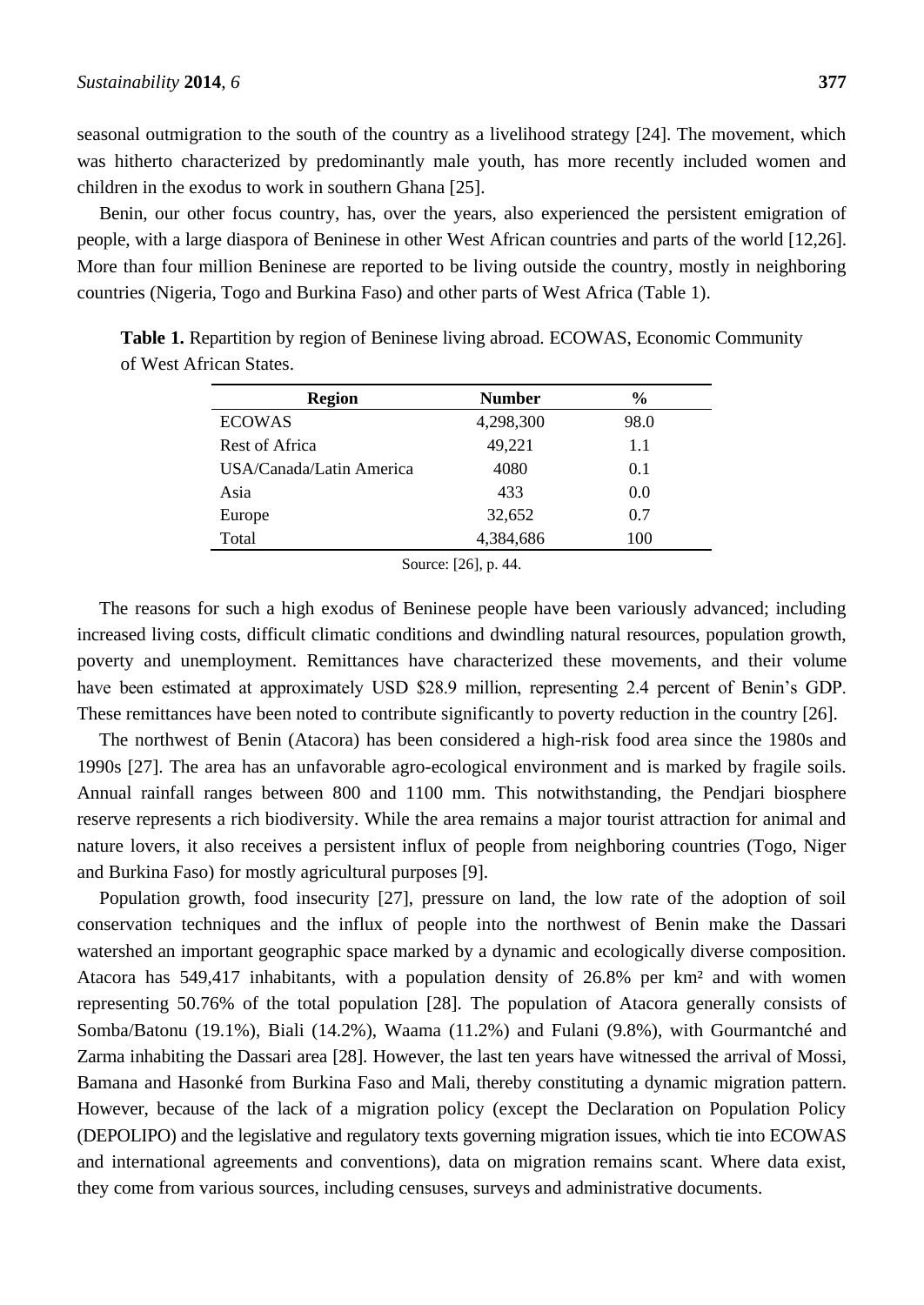Although these migrations appear to be influenced by socio-cultural drivers, movements are often underpinned by the search for fertile land for farming and grazing cattle or as a result of rapid environmental degradation [29,30]. In light of the foregoing, we seek to brave into environmental change and migration nexus debate by questioning the relationship between migration, environmental change and society. More specifically, how has migration evolved and influenced population dynamics in northeast Ghana and northwest Benin? What is the role of socio-cultural practices and expectations in influencing migration in the study areas? What are the environmental underpinnings of these socio-cultural practices in influencing migration?

Physical-environmental change and extreme events, like floods, hurricanes and droughts, have displaced and precipitated movements globally. The role of physical environmental change in precipitating migration can be direct or indirect. Indeed, many scholars have emphasized the role of physical environmental change in forced migration, with people affected classified as "environmental refugees" or "environmental migrants" [31].

Many other schools of thought have, however, expressed reservations about the direct causal role of environmental change in influencing migration; describing the causal link as simplistic and "common sense" [32]. In light of these contrasting views, what then is the link between "forced" migration and physical environmental change?

# **2. Environmental Change and Migration: Theoretical Debates**

The issues of physical environmental change and migration have, over time, been at the heart of intellectual debates [33,34]. The effects of physical environmental change (e.g., climate change, desertification, deforestation, drought and bio-diversity depletion) on agriculture and livelihoods in especially rural areas of the developing world are forcing people to move to different regions [34]. In the advent of climate change and population growth, Homer-Dixon has contended that environmental degradation may "produce waves of "environmental refugees" that spill across borders with destabilizing effects on the recipient's domestic order and on international stability" [35] (p. 77).

Many scholars have, however, questioned the role of environmental change in large migration flows [32]. Black [36] (p. 1) argues that "although environmental degradation and catastrophe may be important factors in the decision to migrate, and issues of concern in their own right, their conceptualization as a primary cause of forced displacement is unhelpful and unsound intellectually, and unnecessary in practical terms". Considering different sources of evidence and, in particular, migration patterns in the Sahel, Black reckons that migration is "an essential part of the economic and social structure of the region rather than a response to environmental decline" [36] (p. 4). Migration, according to Black *et al.* [37], is therefore driven by the interplay of socio-economic, political and demographic factors in tandem with physical environmental change. Nkomo *et al.* [38] have, in relation to the foregoing views, enumerated socio-cultural, economic and environmental factors as acting to exacerbate the vulnerability of people in Africa to physical environmental change.

Migration in Africa is a common social and demographic feature. Accordingly, Africa is often regarded as a mobile continent [39,40]. Nonetheless, climatic and environmental change have influenced societies, livelihoods, government policies and, as such, migration on the continent [41]. While many studies have sought to enumerate the driving forces and the complexity of human mobility in Africa,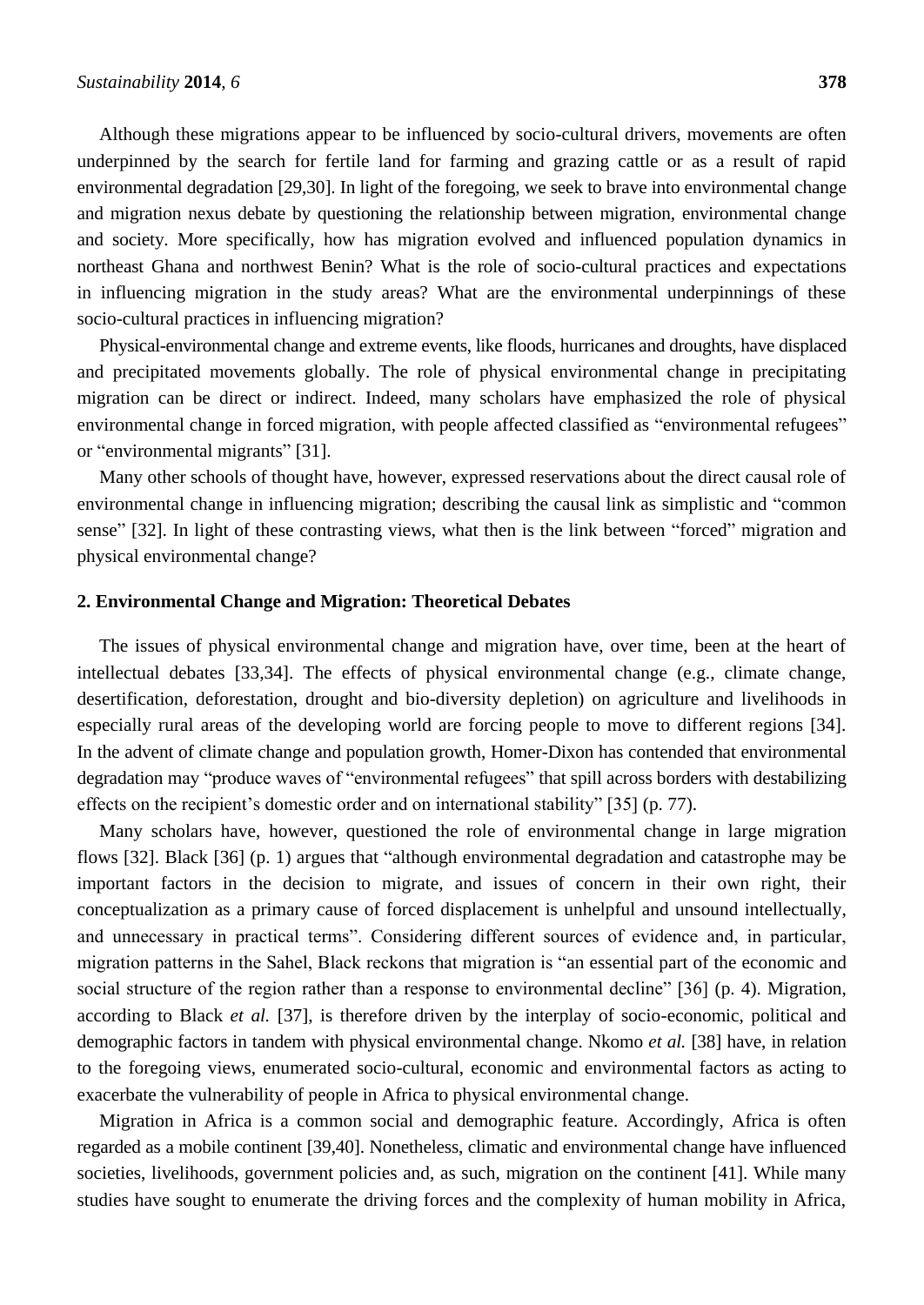more recent studies have stressed the need to delve into the meanings and cultural perspectives that migrants give to their life-worlds as they move in the context of environmental change [42–44].

In the light of these views, scholarship on migration in Ghana and Benin has underscored the role of socio-cultural factors like witchcraft, forced marriages, bride price payments, aspirations towards social prestige and *rites de passage* in influencing movements [45–47]. Notwithstanding resource scarcity and over-population, many studies have attributed the north-south migration in Ghana to socio-cultural factors [48–50]. Outmigration in the UER has been shown to be common and widespread among the various ethnic groups [45,51,52]. Similarly, studies have been conducted on socio-cultural dynamics [53,54] in northern Benin, population pressure and agricultural development in the Adja Plateau and the marital relations and sustainable development of the Adjatado of Kufo [55,56] in southern Benin. Recent contributions [29] on rural migration, access to land and inter-ethnic relations in southern Borgou (Benin) and several other studies [4,57,58] remain important theoretical and conceptual references.

This paper delves into the relationship between migration, bride prices and changing family relationships in the context of physical environmental change in the northeast of Ghana, with a case study on the Frafra in the Bongo District. It also focuses on marriage migrations among the Biali in the northwest of Benin and how these migrations are related to environmental issues. Against this backdrop, the paper is broadly divided into six sections. The first section above highlights the introduction and background of the study. The second discusses the theoretical debates on the migration-environmental change nexus. The third part gives a background of the socio-cultural characteristics of the Frafra and Biali. Following this, the research design and methodology are highlighted in the fourth section of the paper. The findings of the study, with sub-sections on the Biali and Frafra migration in the context of socio-cultural demands are examined in the fifth section. The sixth section discusses social practices as sometimes rooted in the heart of environmental issues and finally concludes.

#### **3. Socio-Cultural Characteristics of the Frafra and Biali**

#### *3.1. The Frafra in the Bongo District*

The "Frafra", also known as Gurunsi, as they are widely known across Ghana as an ethnic group, were given prominence probably by the first Europeans who came to the area [59]. The name became established with their migration to southern Ghana to participate in the labor economy and with the British colonial army recruitment. They constitute close to about 40% of the population of the UER and spread across to neighboring Burkina Faso. The main languages spoken within this ethnic group include *Gurune* or *Frafra, Nankani, Booni, Tallensi* and *Nabdam*. The reference term, Frafra, has brewed some level of unity among different language speaking groups along cultural practices and lineage patterns which hitherto lacked any visible sign of unitary identity, but for clan settlement [60].

The Bongo District (Figure 1) is one of 13 districts in the UER and shares borders with Burkina Faso to the north and east, Kasena-Nankana west and east, and Builsa District to the west and south. The district consists mainly of the Bossis and Gurunsis, who constitute 94.2% of its population [61]. The area is predominantly rural, with almost 90% of the population engaging in agricultural-related activities. Bongo, like other areas of northern Ghana and northwest Benin, does not only lag in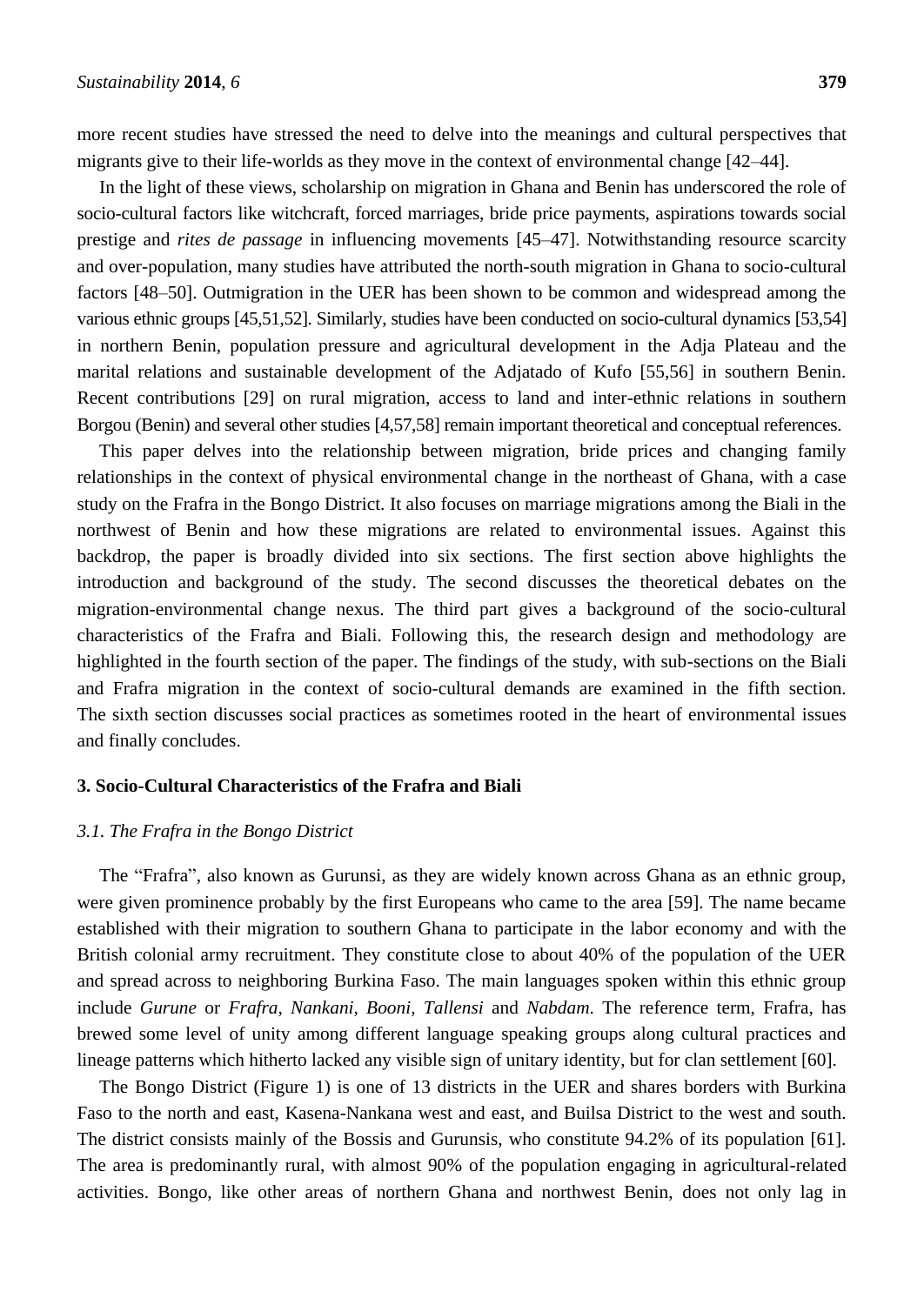"development", but is also plagued with high levels of poverty [62]. Rainfall variability, floods and environmental degradation over the years have also affected agricultural production in the area [19].



**Figure 1.** Map of the Bongo District of the Upper East Region, Ghana showing the study areas.

Source: Source: West African Science Service Center for Climate Change and Adapted Land Use (WASCAL) (2013).

In terms of population, the area has witnessed a growth of 2.8%, with increases from 77,885 people in 2000 to 84,545 in 2010 [20,22]. The population density as of 2009 was projected to be 217 persons per km<sup>2</sup>over a land size of 459.5 km<sup>2</sup>. This is compounded by the rocky landscape of the area, which covers about 40% of the land surface of the district, thereby undermining agricultural activity [41].

The Frafra also practice the patrilineal and extended family system [60]. Most extended family members live on a common compound in different households, and identify and help each other in times of distress, social activities and farming. The traditional religion practiced by 53.6% of the population [61] is seen to strengthen the values and unity of the people. This is because beliefs in ancestor worship and animism, which are widely practiced in northern Ghana, have largely given way to traditional rites and ceremonies. These rites and ceremonies are intricately embedded in the society as well as maintained and conservatively guarded mostly by elders and *tindaamba* (singular: *tindaana*; Nankani for custodians of the land) [63]. Fortes [46] (p. 8) asserts, for example, that when it comes to marriage, the Tallensi, "adhere to traditional Tallensi customary norms and procedures; in religious allegiance, they are pragmatists". This attachment to tradition and culture has, in a way, influenced the Frafras' appreciation of and interaction with the environment [46,64]. This supports the view that the culture of a place normally frames the way people appreciate, understand and relate to certain important elements of the world or environment around them [65].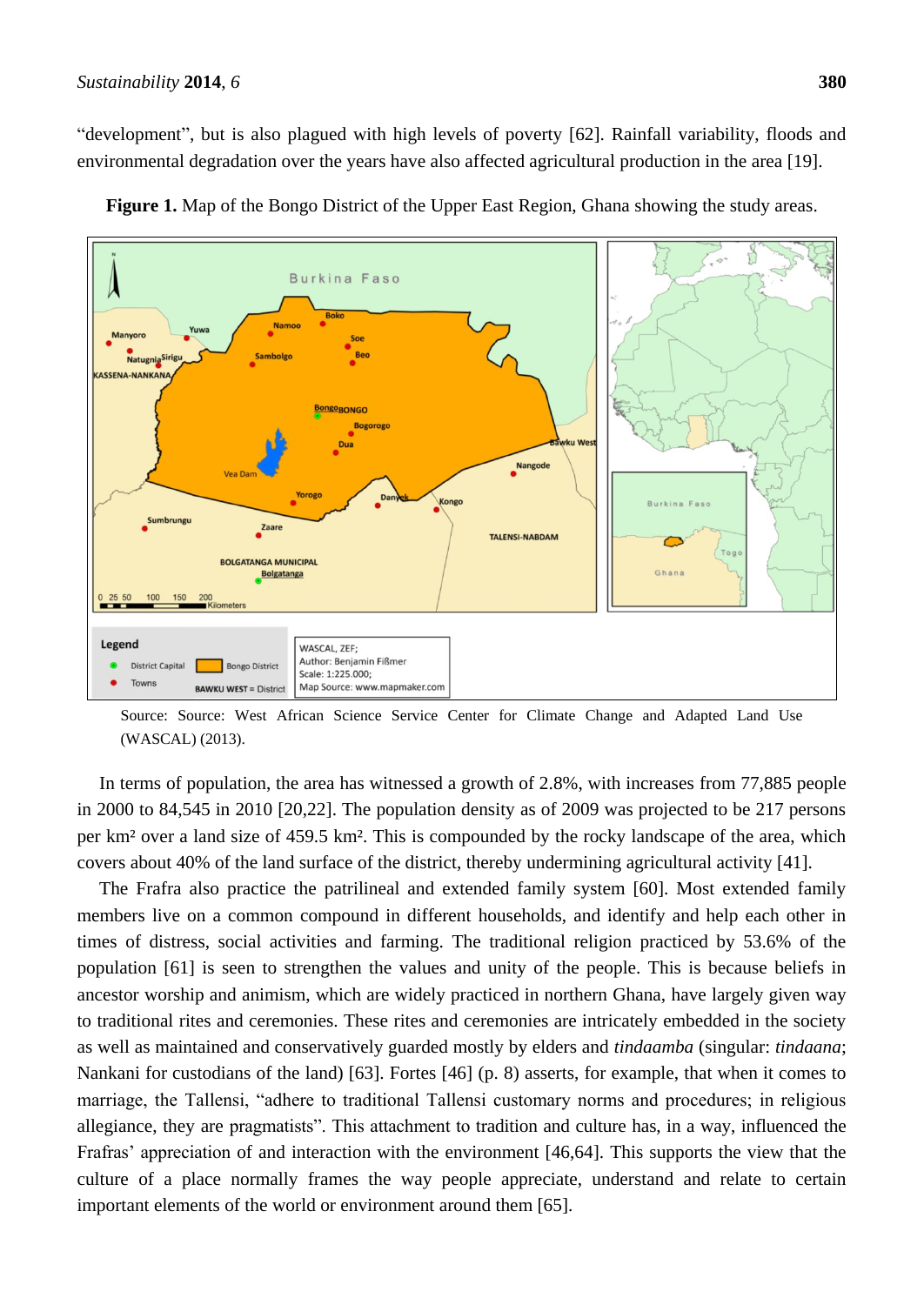Many Frafra have attributed environmental/climatic change and other misfortunes to sociological explanations or supernatural forces [66,67]. In Eguavoen's [66] study on climate change and trajectories of blame in northern Ghana, moral transgressions on the part of people have been blamed for the floods and poor rains in the Nankani area of the UER. For instance, one of Eguavoen's respondents succinctly stressed that "the floods are not caused by natural things only, also spiritual. Sometimes, the flood is like a curse to us for our sins, for what we have been doing...women sleep anyhow with men. Men are sleeping anyhow with women" [66] (p. 15). Their perception of natural and social events, which are couched in their belief in ancestor worship and animism, have given authority and credence to the *Saawira* (custodian of rain in Frafra) and *tindaamba*, who respectively play the roles of performing rituals for good rains and bountiful crop harvests (see also [44]).

# *3.2. The Biali of Materi and Cobly District*

The Biali inhabit the Dassari region and Gouand  $\acute{e}$  (the northwest of Benin) and mainly reside in the districts of Matéri and Cobly (Figure 2). According to Cornevin [68] (p. 36), the "(...) first immigrant Berba [were] two brothers who [were] upset to see their cadets rise to the throne of Fada N'Gourma [in Burkina Faso]; they took refuge in *Bahouna,* which they called Gouandé, a deformation of the word *Kouanti,* which means a bitter vegetable used in cooking and which, in the early days of their stay, had saved them from starvation" [*own translation from French*]. The area occupied by the Biali is called *Bialihoun* in their language.



**Figure 2.** Map of Benin showing the study area of Atacora (northwest Benin).

Source: West African Science Service Center for Climate Change and Adapted Land Use (WASCAL), 2013.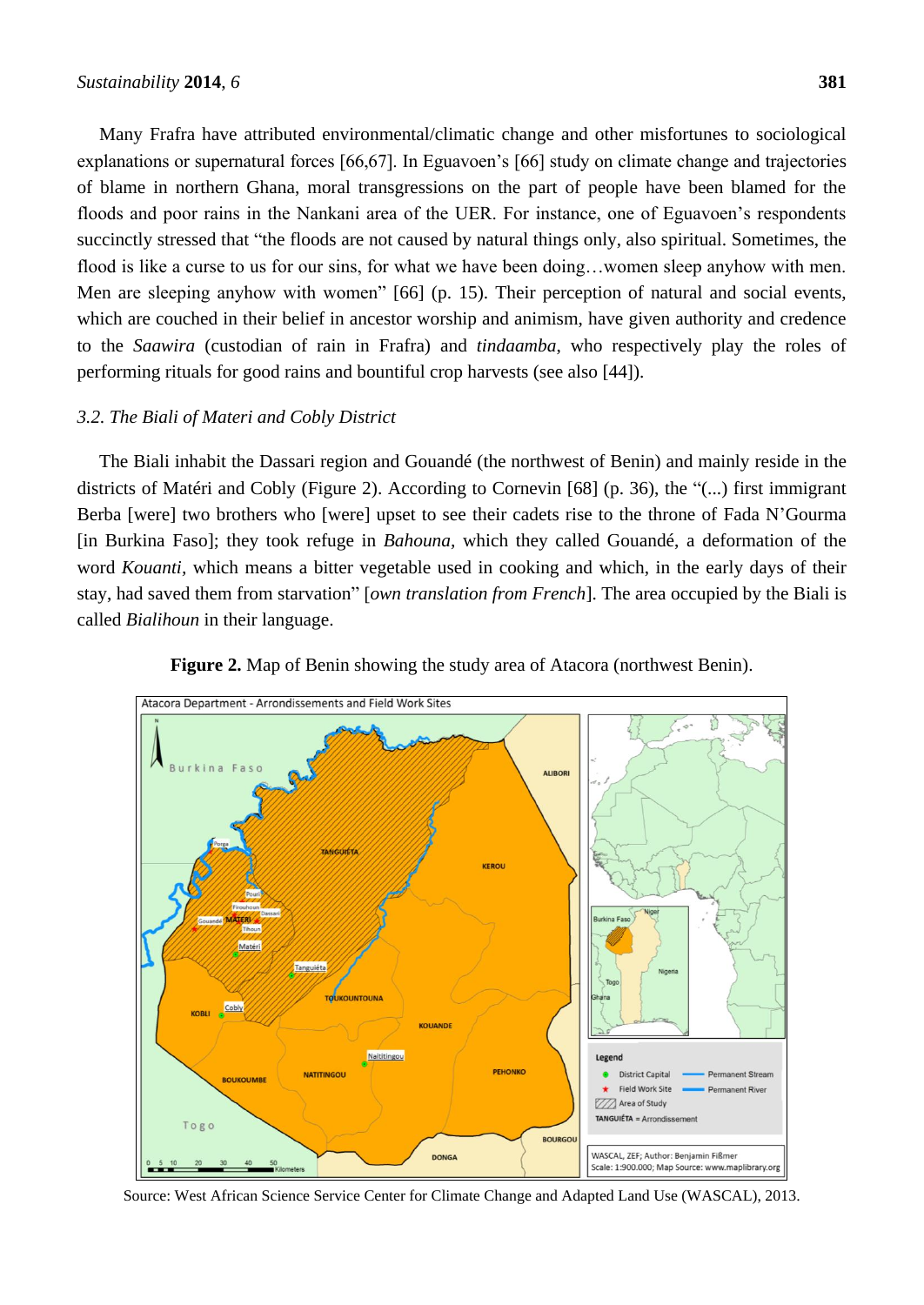The Biali, who constitute over 90% of the population in the Dassari area and proclaim themselves to be "natives" and "landowners" [69–71], are purported to have arrived there at an unknown time well before French colonization [72,73]. Being among the first migrants from Burkina Faso, the Biali, now having become "natives", are an ethnic group of more than 100,000 people throughout the area of Atacora, with its 549,417 inhabitants [74,75]. Despite this, nationally they remain a minority compared to the major ethnic groups in southern Benin and the Batonu, who represent 14.2% of the population of the Atacora area.

Usually sedentary, the Biali are also great emigrants and are forced into migration in search of fertile land in regions as far as Nigeria or southern Benin (Borgou and Zou North), as they are also confronted with climate variability, which affects agricultural production [75]. Many have often migrated to southwestern Nigeria in search of fertile land to settle for agricultural purposes. These lands were normally acquired through *tutorat* relationships, which entailed "a dyadic clientelistic relation between a migrant and a landowner embedded in the local moral economy" [12] (p.882). The Biali, like their Frafra counterparts, remain attached to their ancestral practices and remain a highly mobile group. While some Biali practice Islam, most of them believe in traditional ancestor worship, where cult and mystical power is very common in the society. With a belief in ancestors serving as intermediaries between God and the living, they often offer sacrifices to their ancestors to intercede on their behalf. This has greatly influenced their culture, as well as their perception and use of the environment.

# **4. Methodology**

# *4.1. Research Design and Methodology*

Data for this paper came from recent studies in northeast Ghana and northwest Benin. These areas have been marked by severe ecological decline, as well as changes in marital patterns, family relations and customary practices. Besides the linguistic differences between the two study areas and countries, the effects of colonial government interventions have influenced political, economic and social structures, as well as patterns of migration in both countries over time [46,75]. The similarities and differences that both study areas and ethnic groups share call for an interesting study on how these factors, particularly socio-cultural practices, play out in influencing migration patterns.

The methodologies adopted were qualitative in nature. We combined in-depth and focus group interviews and an ethnographic survey with an emphasis on the techniques of "ecological inference" [76], that is, using available general information extracted from colonial archives to make inferences about migratory patterns of people and their environmental relationships. These techniques allowed for an analysis of multi-causality assumptions with reference to migration. They also indicated representations of migrations and climate change on local, as well as larger scales. These methodological approaches and techniques have been used extensively in study programs and projects (see [69,70]). Ethnographic methods were combined with archival research in the French colonial archives located in Porto Novo, Benin.

The study utilized overt participant observation in order to gain insights into the daily lives of the people. The varying meanings that the inhabitants of northwest Benin placed on the processes, events and patterns of their everyday lives were analyzed [77] (p.11). Particular relationships, aspects and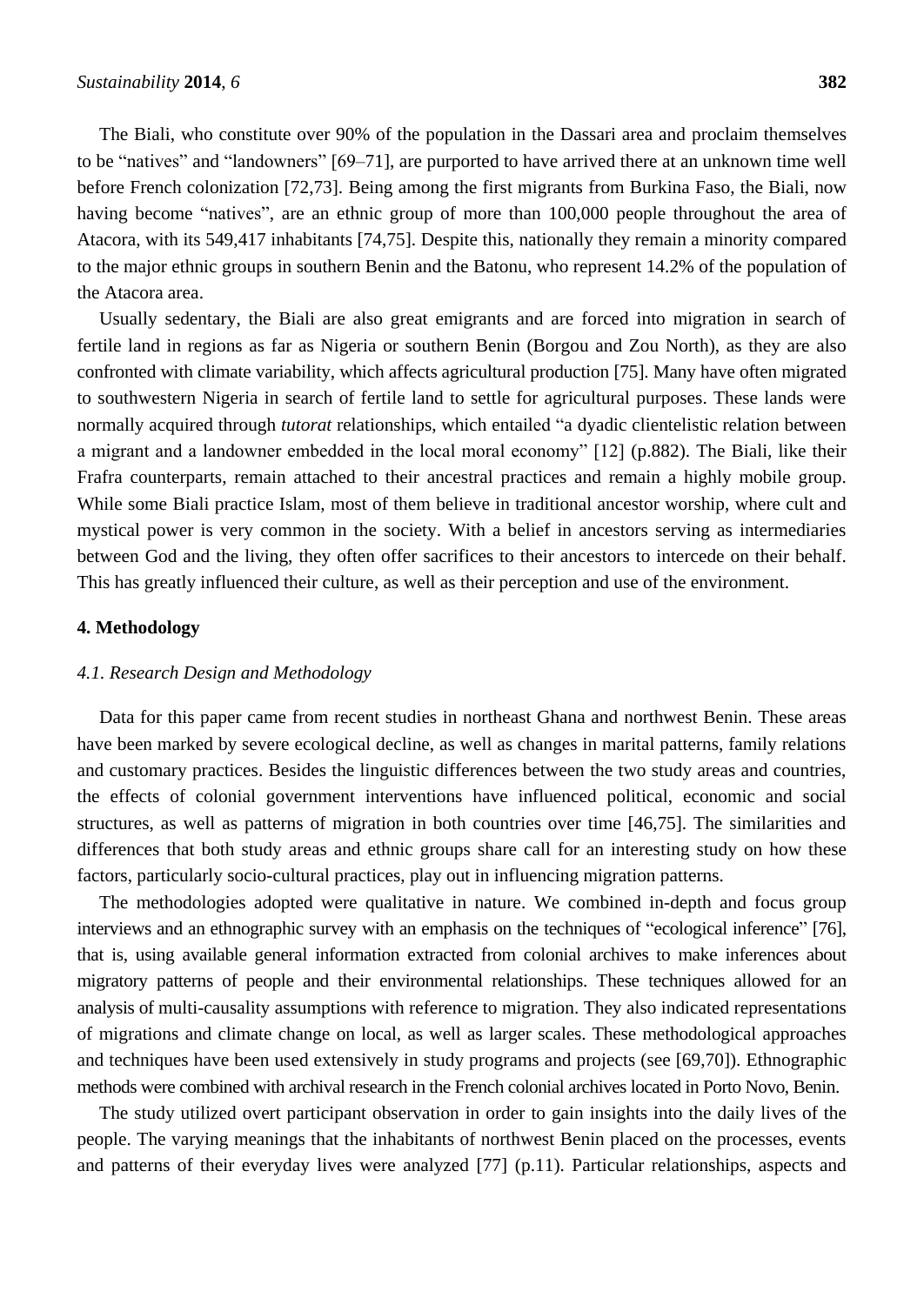phenomena were observed at different times and locations in order to capture the different contextual factors of migration. The selection of the participants was based on snowball techniques.

In northwest Benin, the fieldwork was done in three stages and spanned a period of three months. The first stage took place in October, 2011, and consisted of a prospection and an observation of the different areas. The second stage consisted of 25 in-depth interviews, which were undertaken between April and May, 2012. The third stage spanned March through April, 2013, and a survey of 35 households and four focus group discussions of 20 persons per session were conducted. Additionally, 25 in-depth interviews with immigrant household heads were conducted on a wide range of issues from historical migration patterns to countries of origin, migration motives, types of marriages and alliances, social control, the relationships between the various social practices and environment and climate change. Relevant data were also collected from the National Archives of Benin, and the opinions of resource persons and research partners were also sought. In all, eleven sites (Tihoun, Nodi Tula, Dassari, Kombado, Tangui éta, Gouand é, Tantéga, Matéri, Pendjari, Porga and Pouri) located in the districts of Mat  $\acute{e}$  and Tangui  $\acute{e}$  a in Atacora and drained by the Dassari watershed were selected in the northwest of Benin (Figure 2) for interviews and surveys. North-western Benin, which is marked by the effects of climate variability, falls under the Sudanian ecological zone, with one rainy season (June–October) and a dry season (November–May). There are strong seasonal shifts in precipitation, with a marginal rainfall gradient from southwest to southeast. The Atacora mountainous chain, whose summit lies at Boukoumbé (835m), represents the "water tower" from which the several rivers of Benin and Togo have their source. The area has a very rugged landscape, with erosion, declining soil fertility and a shortage of arable lands.

With the data from northeast Ghana, a study of migration, climate change and population dynamics was conducted in the Bongo District (UER, Ghana) from July, 2012, to March, 2013. Communities of the seven area councils, namely, the Bongo Town, Balungu, Soe, Beo, Valley Zone, Namoo and Zorko Area councils, were covered. In all, 57 in-depth interviews with household heads and members, four focus group interviews and a 120 household survey were conducted. For the interviews and household survey, a list of all houses (compounds) and members in all the communities of the seven area councils was obtained from the Ministry of Food and Agriculture (MoFA). From this list, a systematic random sampling of every fifth house was drawn. From the selected houses, a household head and member (preferably female in cases where the head was male) were then selected for interviews. The qualitative interviews gave insights into the varying precursors of movements, perceptions of climatic/environmental change and how these influenced population dynamics, as well as the development of the area.

#### *4.2. Methodological Challenges*

Archival material and interviews emphasized the need to be extremely careful about how concepts like "environment" and "climate" were understood locally. Generally, it was not obvious to assume that there was an entity called "environment" and that this entity was distinct from "economic resources" or elements of "livelihood", human mobility, social reproduction, geographical boundaries and perceptions of values.

The interviews strongly emphasized the need to recognize the subtle and interactive way in which the social and physical contexts are shaped. Links between migration and climate change were often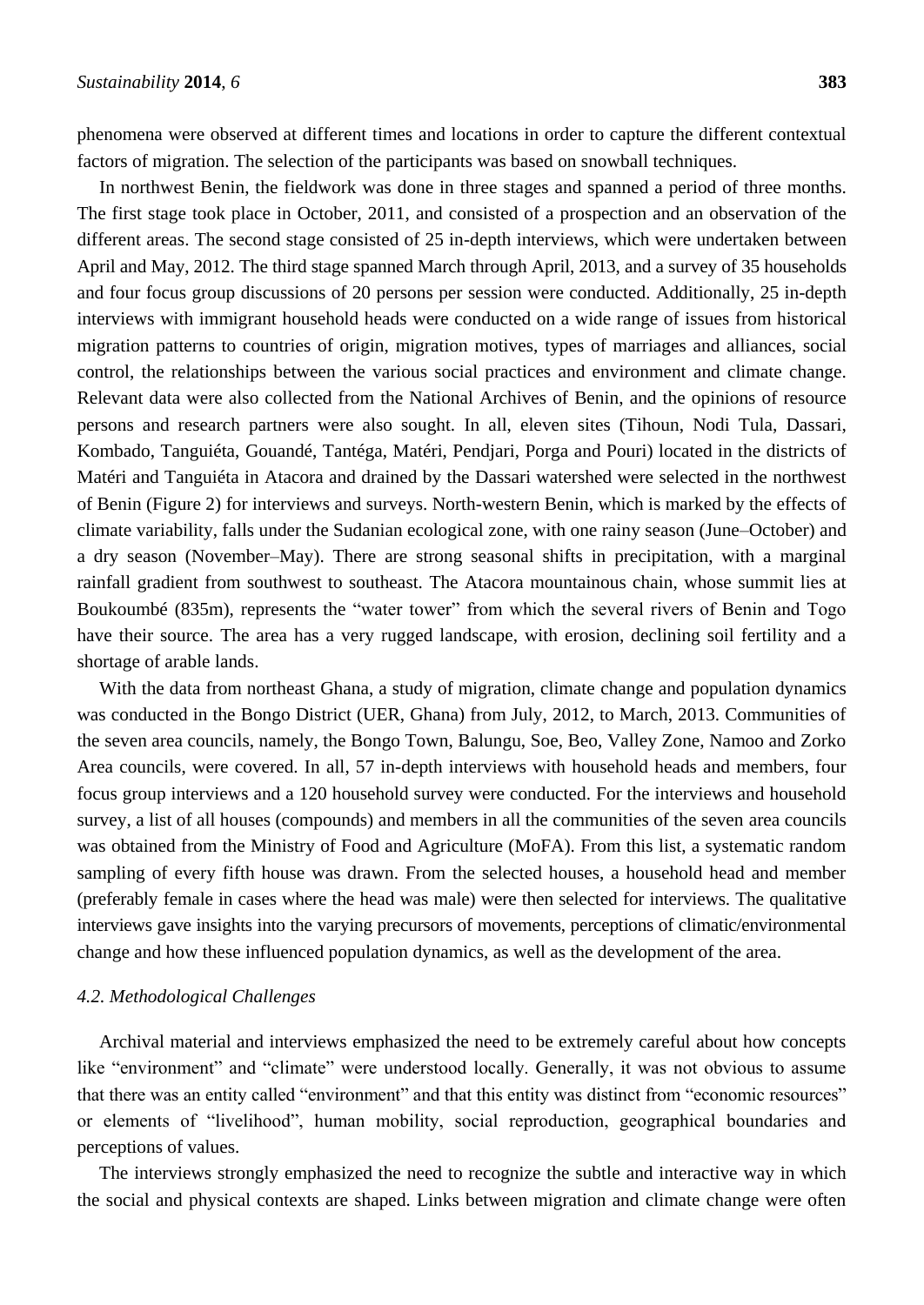indirect and difficult to establish, if they existed at all. Adequate statistics on environmental and social events in the study regions were patchy and relatively difficult to obtain. It is important to underline here that it was challenging to access adequate statistics and historical data for reliable contextual information. For example, the small quantity of existing environmental data in the colonial archives was scattered and sometimes not quantified in terms of indicators and incidence.

# **5. Findings**

# *5.1. Drivers of Migration towards Northwest Benin*

The settlement history of people from neighboring countries to the north of Benin, specifically the northwest (north Dahomey), has been documented [68,72]. Population movements over the years have been closely related to changing environmental conditions. However, they have also been linked to the political and social factors influencing family migrations, such as requisitions, colonial tax collection, overpopulation, "theft" of young girls by suitors, forced marriages, female elopements, invaders, hunger and land grabbing. The integration of immigrants from different socio-cultural backgrounds thrived throughout history. These movements and settlements account, in part, for the interweaving of socio-political and environmental factors. The population mix has been especially exacerbated by the migratory waves from Burkina Faso, Niger, Ghana and Togo. The Mossi of Burkina Faso, for example, have been most engaged in the search for land in northern Benin in response to their fragile and deteriorating environment, but also due to their geographical proximity. As the narratives below show, many Mossis migrated and settled in northern Benin in search of land and livelihood opportunities.

*"If you do not open yourself to others, you cannot understand where good manners come from. I have two houses in Ouaga 2000 [a hub quarter in Ouagadougou, Burkina Faso], so I came to follow in the footsteps of my old father who loves agriculture. I prefer the freedom of the bush than the stresses of the city, so I followed my father in his desire to conquer new lands because he wanted to settle in northern Benin. So here I am now"* [78].

*"I am a trader. I sell tyres, spare parts and food. I also have corn fields, and I own an area of two hectares. My spouses help me to sow and harvest"* [79].

The narratives underline the mechanisms of accessing land as well as the negotiations over land that migrants have with natives. Land arrangements have often led to complex relationships between natives and non-natives. Migrants, like [79] in the narrative, have acquired land and have been fully engaged in their agricultural operations for many years.

Furthermore, the migration of the Zarma from the Republic of Niger to the north of Benin is not new and has generally been driven by starvation. Notably, the drought of 1931, which brought significant ravage, precipitated the emigration of people towards northern Benin, as documented in a colonial report:

The Zarma *"(...) from Niger, expatriated after the hunger of 1931, which has remained an unforgettable experience. Afraid of being deported to their country of origin, they were established provisionally in the arid regions bordering the Dahomey and Niger. Afterwards (late 1932), they came to live in the county of Pabli, where they were well received by people who gave them land for cultivation. (...) Their desire to settle permanently in our region is such that*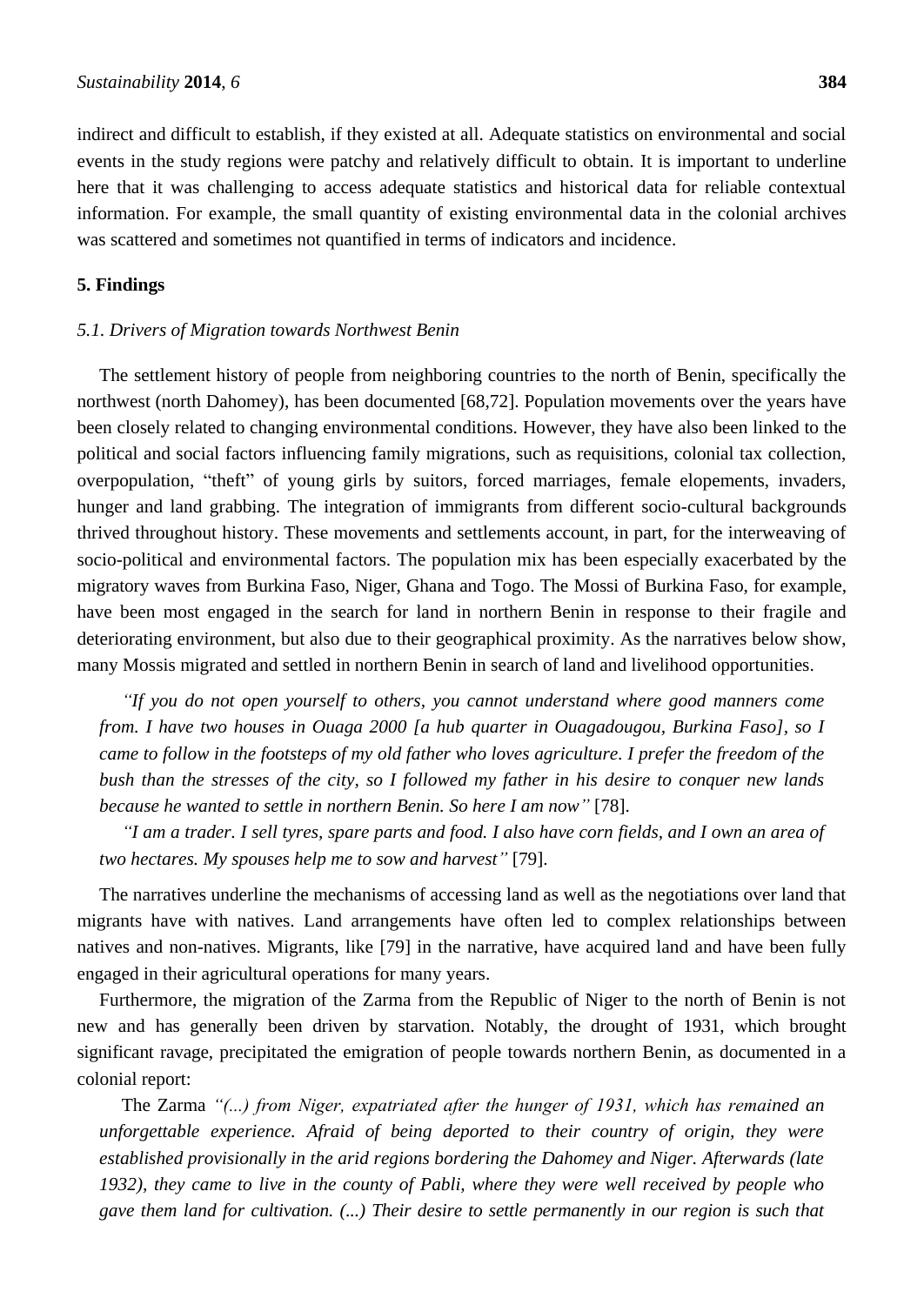*they expressed a preference to die if a repatriation policy were to force them to return to their country of origin. They established large plantations, and particularly in relation to the Kérou, the vast expanses of cleared lands that you can see from the caravan pathway are the product of their work"* (own translation from French Colonial Archives) [80].

A slow, but progressive, immigration from pre-colonial times up until the mid-twentieth century also came from what is today Togo to the north of Benin. According to French colonial archives, migrants from Togo fleeing overcrowded areas have developed a progressive "agricultural colonization" on available arable land. In addition to the search for land and natural resources, immigrants from Togo were noted for the building of settlements and having a unique way of doing things. The Dahomey colonial report of the first quarter of 1933 shows that migrants from Togo were:

*"(...) living in an overpopulated country where they did not find enough arable land. They came to settle in the township of Birni and subsequently discovered valuable resources for themselves. These new settlements, which were established by this strong, sane and hardworking tribe, became important. The immigrants were subsequently welcome, albeit reluctantly, by autochthons"* ( own translation from French Colonial Archives) [80].

The influx of other people, like the Fulani [81], Fanti and Malians, in the area has also been noted [82,83]. Most of these people came and settled in order to exploit the natural resources that are relatively abundant in the northwest of Benin, at least in comparison to their places of origin. The Fulani, for example, have settled and are widely dispersed in the area [84]. However, they move during the dry season in search of pasture for their herds. The Fanti move to engage mostly in fishing along the Pendjari and Oti Rivers.

Aside the influence of environmental stressors in driving people to migrate to the northwestern parts of Benin, migrant crossings are not only based on agricultural activities. Indeed, cross-border trade and dynamic cattle driving have also characterized migration dynamics, as shown in the narrative below:

*"My parents came here because they were herdsmen and fishermen. They fished, but they were also cattle drivers; they bought and sold animals, and decided to stay. They first settled in Togo near the border with Benin and then came to Tantéga where I was born. My father died there six years ago and my mom is still alive, thanks to God"* [85].

The foregoing migrant narratives clearly show dynamic migration patterns over time in the area. Migration was not always confined to a single individual. It normally involved couples and entire families in search of a better life. Migrants were often grandparents or parents who first migrated to northern Benin. Although their children are born in Benin, they are usually attached to the country of origin of their parents. The concept of national borders emanating from the immigrants' narratives did not appear to be a binding obstacle for them.

In many cases, commercial activities were closely related to migration and were probably the major causes. Since the business of cattle driving involved the movement of pasturelands over long distances, it was seen as one of the main reasons for emigration among the Zarma of Niger. Among other factors, marriage also served as a conduit for people to embark on sojourns. Many often relocated, depending on the circumstance under which the marriage took place, to establish their own homes or families or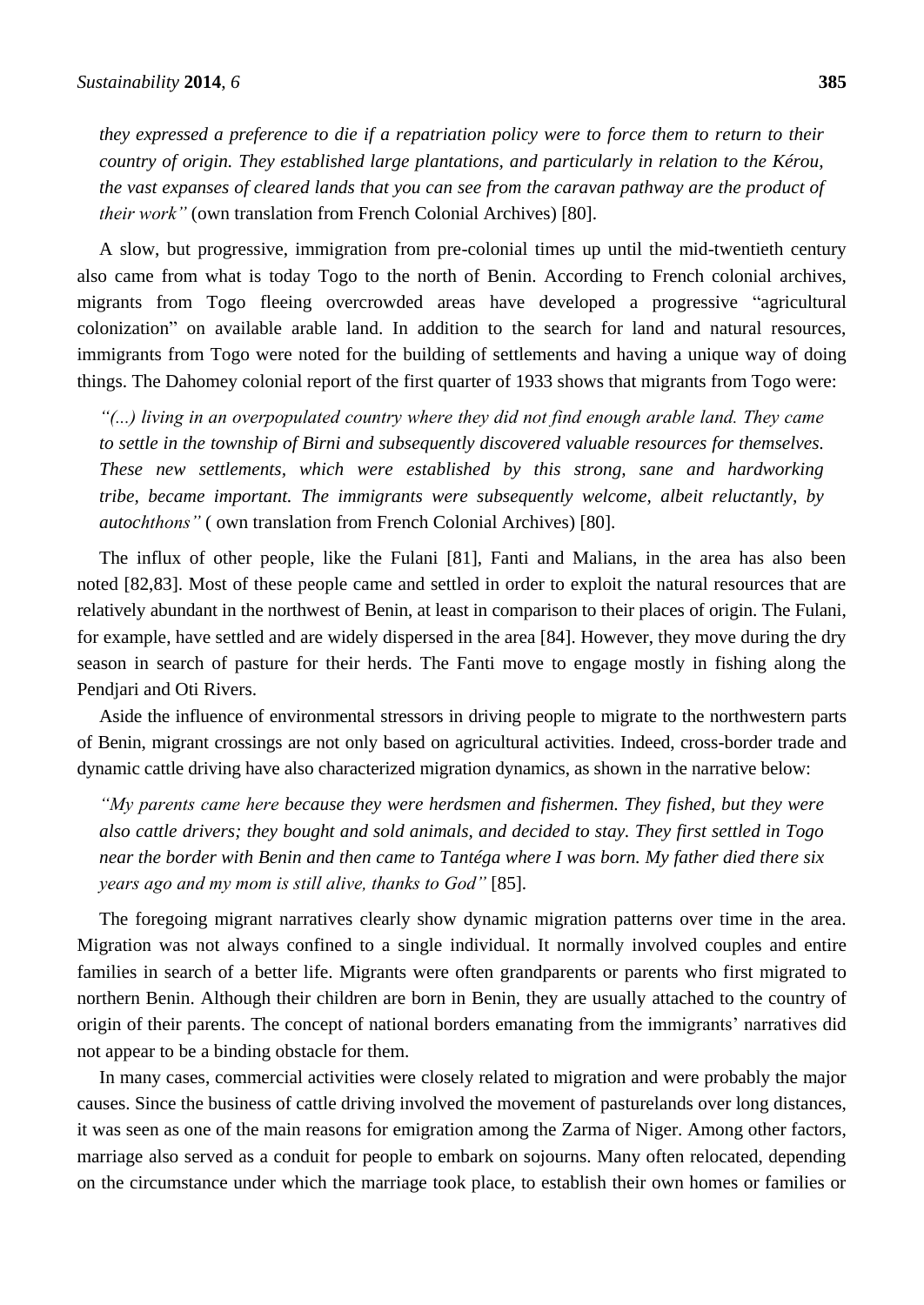to flee from "social control". This invariably demanded the availability of land for agricultural purposes. These kinds of movements were prevalent among the Biali of Northwest Benin.

#### *5.2. Marriage Migrations among the Biali*

Within the Biali group, marriages follow an initial rite of passage called *Kuhundu* ("becoming mature"). According to Kiansi "for a teenager to become an adult, he must be initiated by the *Kye* (the God of initiation). After this cultural process, the initiate is integrated into the society. He can marry and establish his home" [53] (p.25). The same goes for the girl who undergoes the *Kuhundu* rite, which is equivalent to marriage and signals readiness for sexual relationships. After initiation, the Biali girl is entirely subject to her future husband and in-laws. Once the marriage is contracted, it is indissoluble, even if the husband dies or the spouse gets involved in an adulterous relationship. In addition, the woman is expected to never leave the marital home even though she could live an openly libertine life. Thus, as in most rural communities in northern Benin, marriage among the Biali does not necessarily require the consent of both spouses. It is closely linked to agreement between the two families and based mainly on the gradual accumulation of labor for agricultural services on the fields of the in-laws.

Kiansi [53] (p. 33–37) describes three types of marriages among the Biali:

The first type is the *Tchahereme*, which more frequently "consists of exchanging two daughters from one family between two men from another family. Persons involved in the exchanges may be a uterine or half-brother, or the paternal uncle of the girl. The exchanging person (normally male) has to meet a girl that he likes, after which he makes inquiries and background checks on her and the family. Afterwards, he establishes contact by going to her family. When the meeting is set, they inform the girl's family that they would like the "mother of the water", referring to their daughter. The host family then states their conditions for handing over their daughter for marriage" [53] (p.33–37).

The second is called *Puleiga* ("ploughed woman"), who is acquired after a "human investment" in terms of rendering services in the form of weeding or offering labor on the farm. The procedure entails a friendship without sexual relationships in the beginning between a young man/suitor and the wife of an elder. This is often to facilitate efforts at marrying the girl of the elder's wife. Based on the services that the young man offers to the parents of the would-be wife, and in appreciation of the services rendered, the daughter is then handed over to him for marriage. It must be noted, however, that the "given girl" can also be an unborn girl child. The young man is fully informed, along with his family, and provides services on the farms of those who will be their future in-laws. These tasks may span five years or longer.

The third type is the *Tandem* ("marriage of youth"). It requires that a boy and a girl become friends. When they eventually agree to marry, they then make an appointment in a public place where the man "kidnaps" the girl. This "kidnapping" is called "theft". Most of the time, the couple leaves the village in order avoid the possibility of withdrawal by the parents of the girl. The only occasion in which the couple can return to their village of origin is when the marriage has produced a "sufficient number" of children.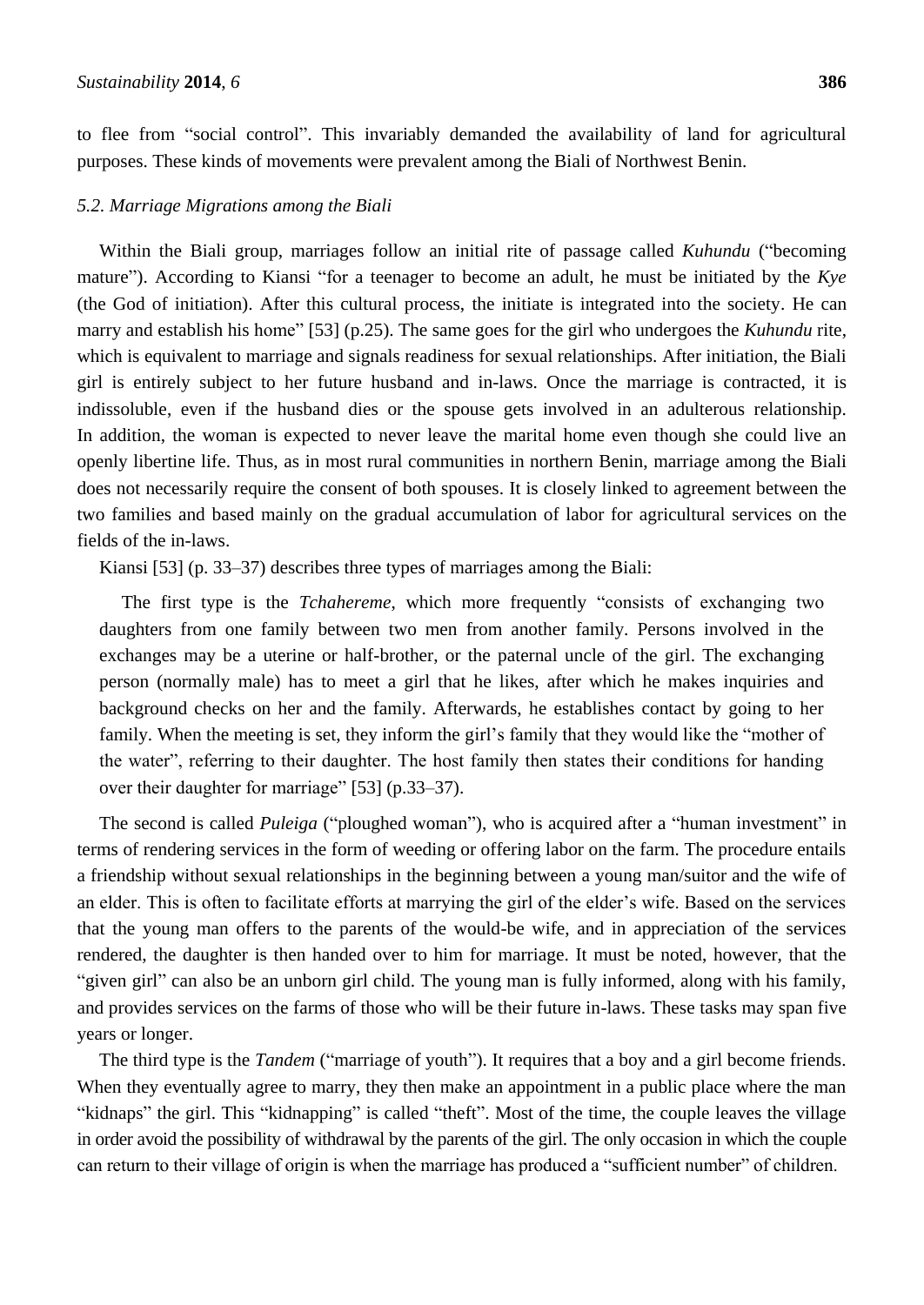In the context of northwest Benin, "marriage migration" (exchanges, theft of young girls and elopements) are common social practices. These practices have some socio-environmental implications, whereby the respective roles of the actors are defined in the migration process. The spatial dispersion of unions occurs mainly between villages or across borders and faraway areas in order to escape social control. The "spatiality" of these unions is sometimes modelled in response to risks. This is particularly evident in areas that are potentially affected by environmental change stressors. Normally, types of unions, like the "theft of women" and exchanges based on the notion of the "ploughed woman", represent some form of dominion over women and an avenue for claiming or negotiating over land to establish a family, as illustrated in Figure 3 below.

Figure 3. Different stages of repercussions after a young girl's exchange, "theft", kidnapping and or elopement from Place A to Place B.



Source: Fieldwork, P. Sow, 2013; Design: Jelana Vajen, Public Relations WASCAL.

Similarly, apart from eloping to faraway areas to avoid the likelihood of withdrawal by the girl's family, the motive for unions like *Tandem* is for the new couple to be able to acquire enough fertile land for farming. This is often to enable them start a new life and family of their own, devoid of control from parents and competition for limited arable land in the source area. To this end, migration and agricultural activities are almost always highlighted and form a passage through which, for example, the Biali man should traverse in order to acquire a wife. The geographical and environmental context of northwest Benin is, therefore, of special relevance to marriage migration. The scarcity of fertile lands for agricultural purposes and limited natural resources in relation to population pressure (due in part to the immigration of people from neighboring countries) often triggers the emigration of young "ambitious" couples to seek livelihoods elsewhere, so as to establish a home of their own.

The context often plays a decisive role in the organization of social relations, the conditions of engagement and the interaction between individuals and social groups [86]. Kouagou contends, for example, that "other factors do not systematically prevent the exchange but makes some protagonists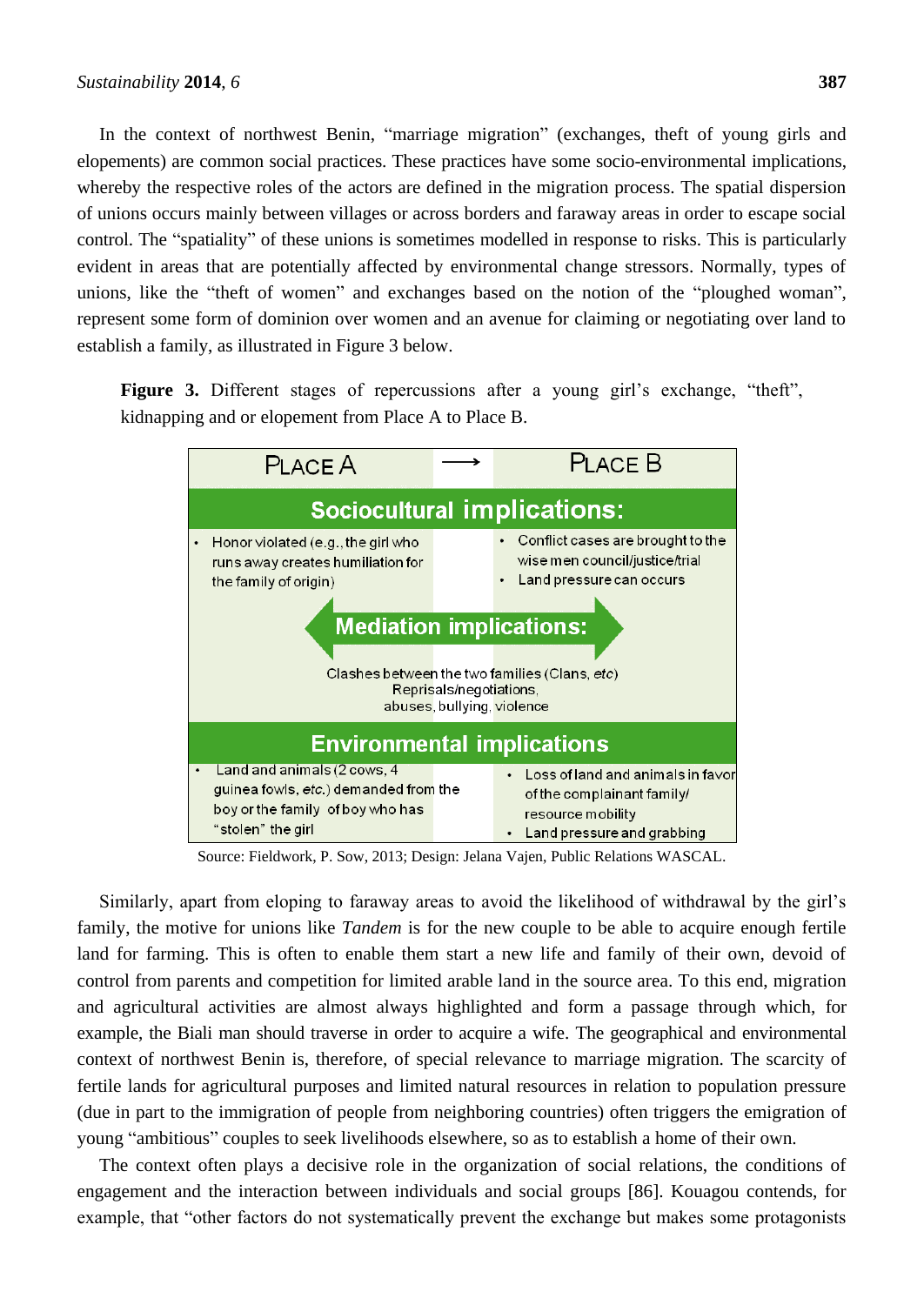reluctant. Issues related to water, for example, feature prominently in these types of exchange marriages. Mothers emphatically oppose that their daughters go to a village where there are water problems (*nihansu siéli*: objection in Biali). They want their daughters to avoid suffering, as in Biali society, fetching water is the sole responsibility of the women. And one woman may be responsible for supplying water to an entire household inhabited by more than a dozen people, and she may need to travel long distances to find water sources" [54] (p.48).

However, for those who try to escape the system of forced marriage, migration is often a way to *libertinism*. Obviously, marriage is not isolated from environmental phenomena. The "acquired" woman is, in fact, both some form of savings and social security for the survival of the husband's family. She is plunged right into the dynamics of "domestic reproduction" [87]. That complex situation shows that the woman represents a kind of commodity whose profitability is to help with, above all, agro-environmental activity that her future husband will have to engage in.

#### *5.3. Migrations of the Frafra to Southern Ghana*

Research has enumerated several factors that trigger the migration of the Frafra to southern Ghana. Historically, the resettlement of Frafra farmers from Bongo as a result of infestation by oncho flies and population pressure on land by the government under the "Gonja (Damongo) Resettlement Scheme" in the early 1950s saw the outmigration of people from the area to occupy the thinly populated area of Damongo [48]. Many studies have emphasized the population density of northeastern Ghana in relation to the availability of arable land for agricultural purposes and settlement; migration is seen as an escape valve for people. About 40% of the landscape in Bongo is covered with rocks and stones [61]. The situation in relation to the increasing population has made arable land for agricultural purposes scarce [24]. Not only have lands become increasingly fragmented in relation to population growth over time, soil fertility has also declined due to the effects of flooding, soil erosion and persistent cultivation.

These factors, combined with rainfall variability, have affected agricultural production in the area, thereby prompting a host of responses, one of which is outmigration, mostly to southern Ghana [19,88]. Nonetheless, the influence of socio-cultural factors in precipitating movements in the area cannot be discounted [45]. Plange explains that the attribution of north-south migration to reasons of natural resource scarcity "ignore the functioning of the socio-economic system and rather, emphasizes natural conditions" [89] (p.10). Since migration is a societal phenomenon [90], there is also the need to consider the societies of origin, the ensuing socio-cultural values, as well as the views and experiences of the migrants themselves [42].

Outmigration among the Frafra is deeply ingrained in the psyche of the people and, as such, appears more as "normality" than a "disorder". Travelling to the proverbial "bush" or "Kumasi" (southern Ghana) in Frafra society was not only prestigious, but had become a rite of passage for the youth [91]. For the male youth, apart from the prestige that came with traveling, it was a demonstration of masculinity and attainment of maturity, as culturally, the inability to travel and work to support the family was seen as laziness, meekness or timidity [45,52]. Hence, many young people were predisposed to migrate in order to meet such societal expectations.

As highlighted in the research, one of the major reasons that young Frafra men migrated, besides the environmental push, was to be able to accumulate enough money and resources to be able to return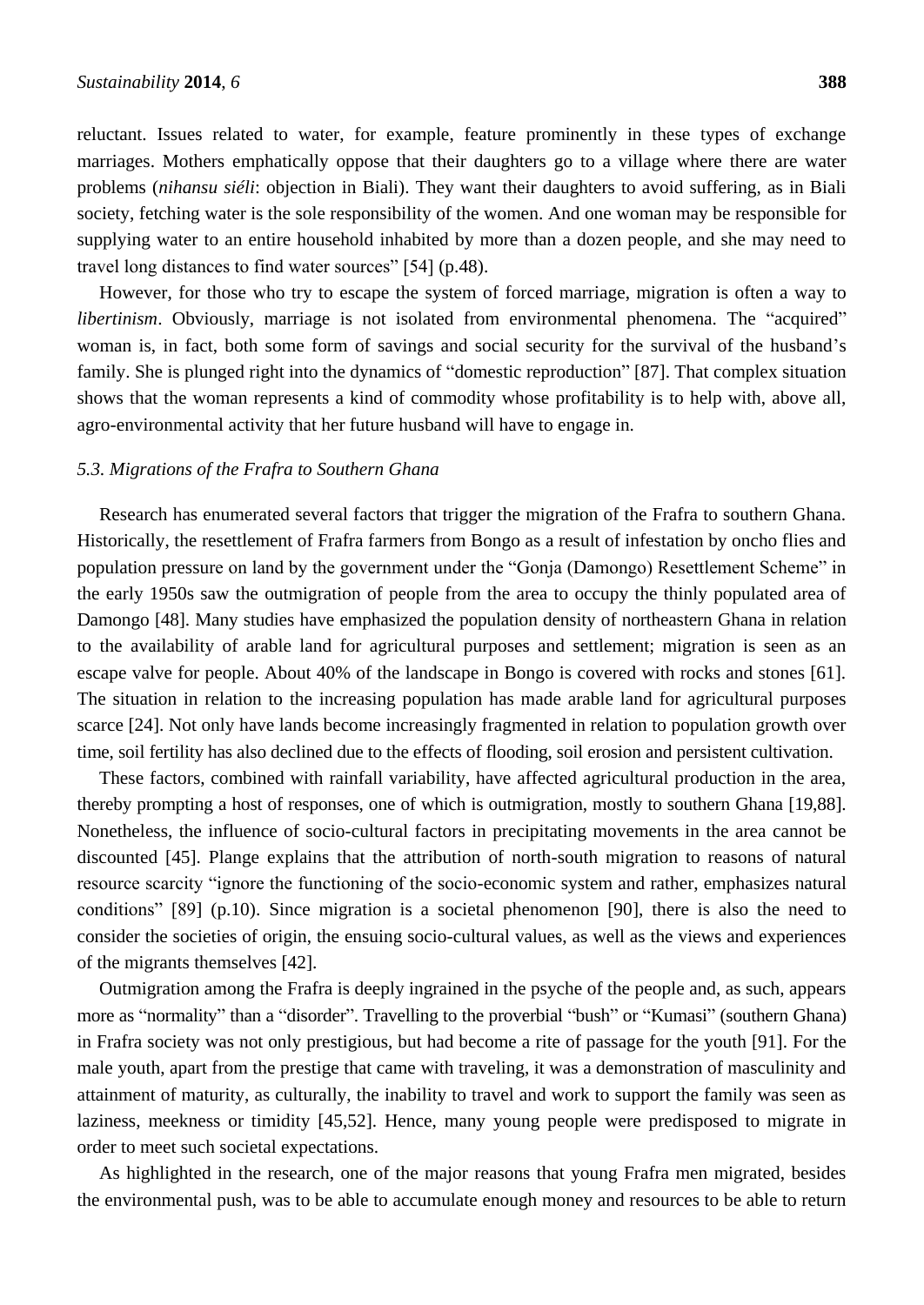home to match the marriage bride price. The issue of expensive and complex courtship involving high bride prices in the face of economic hardship has precipitated the outmigration of the youth [46].

Courtship for marriage among the Frafra is a long and complex process. In brief, it involves constant visits by the suitor to the house of the bride with gifts of guinea fowls, kola nuts, tobacco and alcoholic drinks. The intentions of the suitor are made known during the visits in asking for a daughter's hand in marriage. These visits will go on normally for about three or more times until the father's "satisfaction" with the conduct and worthiness of the suitor as a husband. If the marriage comes on, the bride price would often involve the payment of at least three cows. Depending on the negotiation between the suitor and the father or family of the woman, two cows and seven sheep can be given instead of three cows. Seven sheep are believed to be equivalent to one cow.

Although the payment of cows or sheep can be done immediately or in instalments depending on the negotiation, what actually seals the marriage is the exchange of a cock known as the "witness fowl". Afterwards, a feast known as the "marriage feast" or "hand running" must be fulfilled by the husband. The payment, like the *Puleiga* of the Biali, sometimes also comes with extending courtesies or services, such as farming and organizing labor to work for the father-in-law. Indeed, the payment of the bride price had, until recent times, been the collective responsibility of extended family members in the Frafra society.

Many of the youth interviewed indicated that besides the quest for economic opportunities in general, the drive to get enough cash to meet the expensive bride price demands was crucial in influencing their movement. The "highly pro-natal Bongo communities place emphasis on the number of children one is able to produce. Young people are encouraged to marry early, and reproduction continues until nature takes its course. This means family sizes are large, and with the limited land space, some have to seek better fortunes elsewhere. Some young people are forced into marriage without the necessary resources and have to travel to find support. Some also travel to work for money that can help with dowry (bride price) payments, funerals and family care" [52] (p. 51). However, because of the unfavorable socio-economic conditions prevailing in the destination areas, many find it difficult to get jobs to accumulate enough resources to return home to marry. Because of bride price issues, many youth marry very late or are not interested in marriage at all. An interviewee noted:

*"Yes, the bride price is part of the reason for delays in getting married. For instance, imagine you go to marry and they tell you to give two cows and seven sheep and you don't have any of these; how are you going to get married or give these things? But if you meet reasonable or tolerant in-laws, they ask you to pay them little by little, and you can get married"* [92].

While many studies suggest that general economic hardship, education, modernity and poverty in the area had partly accounted for this observed trend [49,52,61], the unwavering insistence by elders for customary items involved in the bride price had compounded the problem. Cash bride price payments are not encouraged among the Frafra. The belief is that if cash payments are made, this will create the impression that the girl is a "commodity", which is non-conforming to Frafra customs. The effect of rainfall variability and environmental degradation on agricultural productivity has resulted in families adopting coping mechanisms. Apart from resorting to migration as a way of reducing the number of "mouths" to feed in the family, it was highlighted that parents sometimes pushed their daughters, even as early as 12 years old, to get married [23], as a way to shed the pressure on food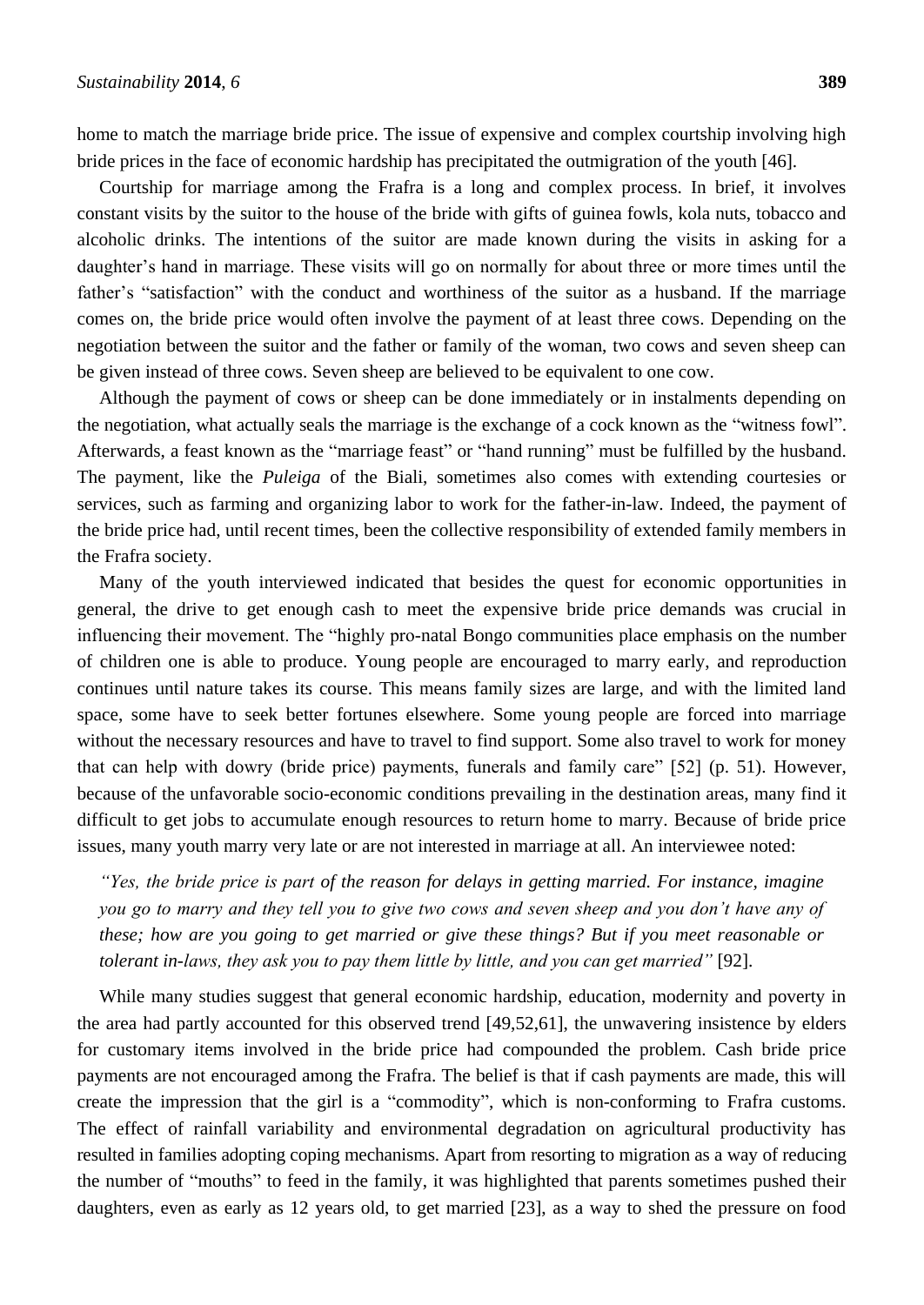stocks and family resources. The insistence on the customary payment of the cows can also be seen as a way to accumulate wealth in the form of increasing the family cattle stock to forestall any food shortages due to crop failure. A young man expressed his frustration:

*"You travel down south, and you see their way of marriage; you see that it is less expensive. You see how your own is expensive, and that creates a fear in you. First, you don't even think of that as a reason for not marrying, but you have now seen others. They marry cheaper than you do. You wonder whether you should waste all this money to buy bulls or cows for the dowry. You become discouraged"* [93].

The youth were disillusioned with the high bride price associated with marriage. Those who were forced into marriage sometimes ran away with their lovers to seek refuge in southern Ghana. Migration was being used as an avenue, not only for enlightenment of what goes on in other cultures, but also as an escape from prevailing obsolete customs and an independence from the suppression and control of elders in the community.

This situation was not peculiar to young Frafra men. Many young women also joined the bandwagon of migration in order to take advantage of the economic opportunities that abounded in the south [91]. Hitherto, outmigration to southern Ghana was primarily a male activity, and women mainly accompanied or travelled to join husbands [46]. Especially unmarried women who migrated to the big cities were often seen as prostitutes or social misfits [94]. However, women are now moving independently of their husbands and are also driven to work in the south [95].

Women who return to the community with sewing machines, cooking utensils (often referred to as "silver"), wax prints, a toned skin, skinny jeans and dresses and fanciful hairdos appear modern and enviable. They are accorded the social prestige that is associated with a "successful" returnee. Further, it makes them a favorite of potential suitors and a better candidate for marriage [45,96]. Many unmarried female migrants who travel to the south, however, often end up getting married or, in many cases, become pregnant by engaging in sexual relations in order to make a living in the city. This often results in them having to return home with children whose fathers cannot be identified or have refused to accept responsibility. In these circumstances, the responsibility of care for those children who are left behind falls on grandparents. These children may become a burden to grandparents. They may also be endangered as many become malnourished and do not receive formal education, or resort to "streetism" and child labor. It was widely acknowledged that venturing south in search of greener pastures had helped tremendously with improving the socio-economic welfare of people in the area. This was particularly evident in the pivotal role that remittances played in improving household welfare and forestalling food insecurity in the area [97]. However, it was lamented that the imbibing of certain behaviors, greed and "tastes" that were "alien" to the customs and beliefs of the society upon return were partly to blame for the waning societal solidarity that served as a safety net for many people. With most of the Frafra communities remaining largely rural, communal spirit, in spite of the seemingly diminishing solidarity, is still pervasive in the society and is an important mobilizing tool for development.

As much of northern Ghana lags in development and is predominantly rural, the role of socio-cultural factors, in tandem with ecological change as precursors for migration movements to the south cannot be underestimated.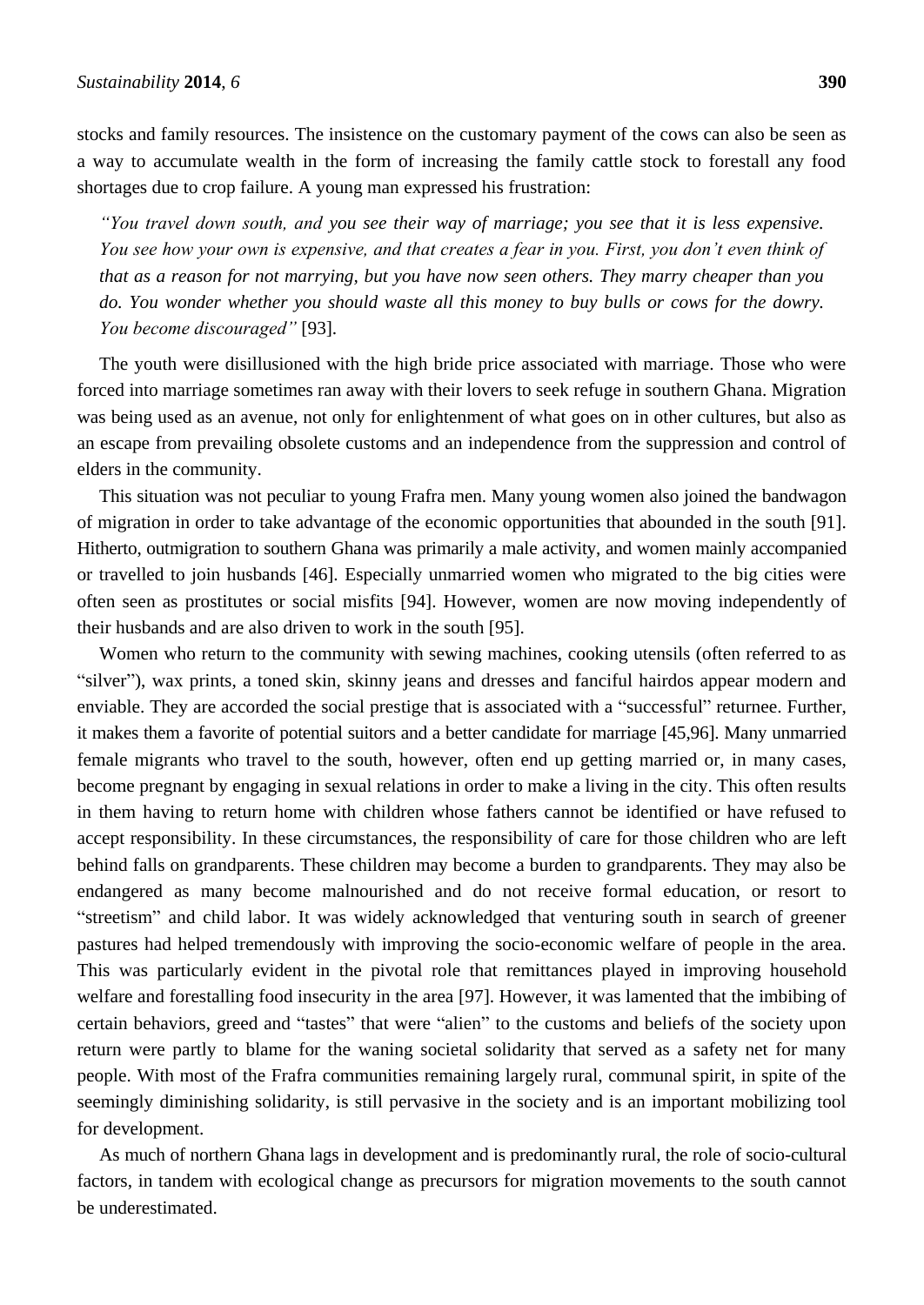#### **6. Discussion and Conclusions**

Broadly speaking, the paper has examined the relationship between migration, the formation of conjugal unions and environmental change. What ethnographic accounts have described as forced marriages, the "thefts" of young women, exchanges between brothers from one family and sisters from another, have often been closely linked, throughout history, to the issue of the environment in the study areas. The findings point to a potentially direct or indirect role that environmental stress may play in migration decisions. They add to concerns about the intrinsic and complex relationships between mobility and climatic/environmental change on a smaller scale. That is, issues bordering on land and natural resource scarcity in the study areas and the quest to look for alternative means of survival on the one hand, and certain social practices which drive the movement of people on the other.

More often, the responses given by some informants are sometimes divergent from concerns about climatic/environmental change. Additionally, where climate change is discussed, responses are often very predictable, while some give their own understanding of the concept. Many also have a variety of strategies they employ to deal with climatic/environmental change stresses. In most of the cases, mobility is employed as a livelihood strategy when it is most appropriate to do so and often when it can improve livelihood security. One has to reckon that various imperatives to migrate exist, and in many cases, environmental factors may not be dominant. Indeed, many of those who emigrate out of the area to places, like the southwest of Nigeria, sometimes work for a period of time as wage laborers in order to be able to access land under the arrangements of *tutorat* to engage in farming for survival. Again, one has to acknowledge that various imperatives to migrate exist. Among these are environmental drivers, like the need to move away from the shortage of arable land (considering the mountainous nature of the Atacora area), poor soil fertility and rainfall variability to neighboring areas, like south and central Benin and southwestern Nigeria, in search of good and fertile lands, as well as to work waged farm labor for survival.

The issue of marriage relations and migrations, although partially highlighted in some studies, has not been widely discussed by scholars of international migration. Yet, the French colonial archives suggest that such social phenomena may have been related to efforts by larger populations in search of productive land or a better life. By taking a fresh look at what have often been dismissed as "traditional" social practices, the paper has explored a series of interwoven socio-cultural and ecological histories of how people from neighboring West African countries converged in this part of northwestern Benin.

In northwest Benin, environmental issues are at the heart of the relations of autochthony as arable lands are assigned to newcomers who settle in the territory of the "natives". At the same time, the environment also remains a centerpiece among social demands. It is shown that mobility-related migration practices and unions of any kind may represent issues or stakes that could involve mobility and the environment. However, one has to keep in mind that mobility strategies are also very complex, and therefore, they are not always enacted as a response to physical-environmental change. The diversity of the context informs how mobility can take place in response to a changing cultural and physical environment.

Comparatively, the Frafra migrations, like the patterns observed in the northwest of Benin, have also been characterized by ecological and socio-cultural precursors. Although the complex courtship process and expensive bride price may serve to trigger outmigration, it can be seen as, among other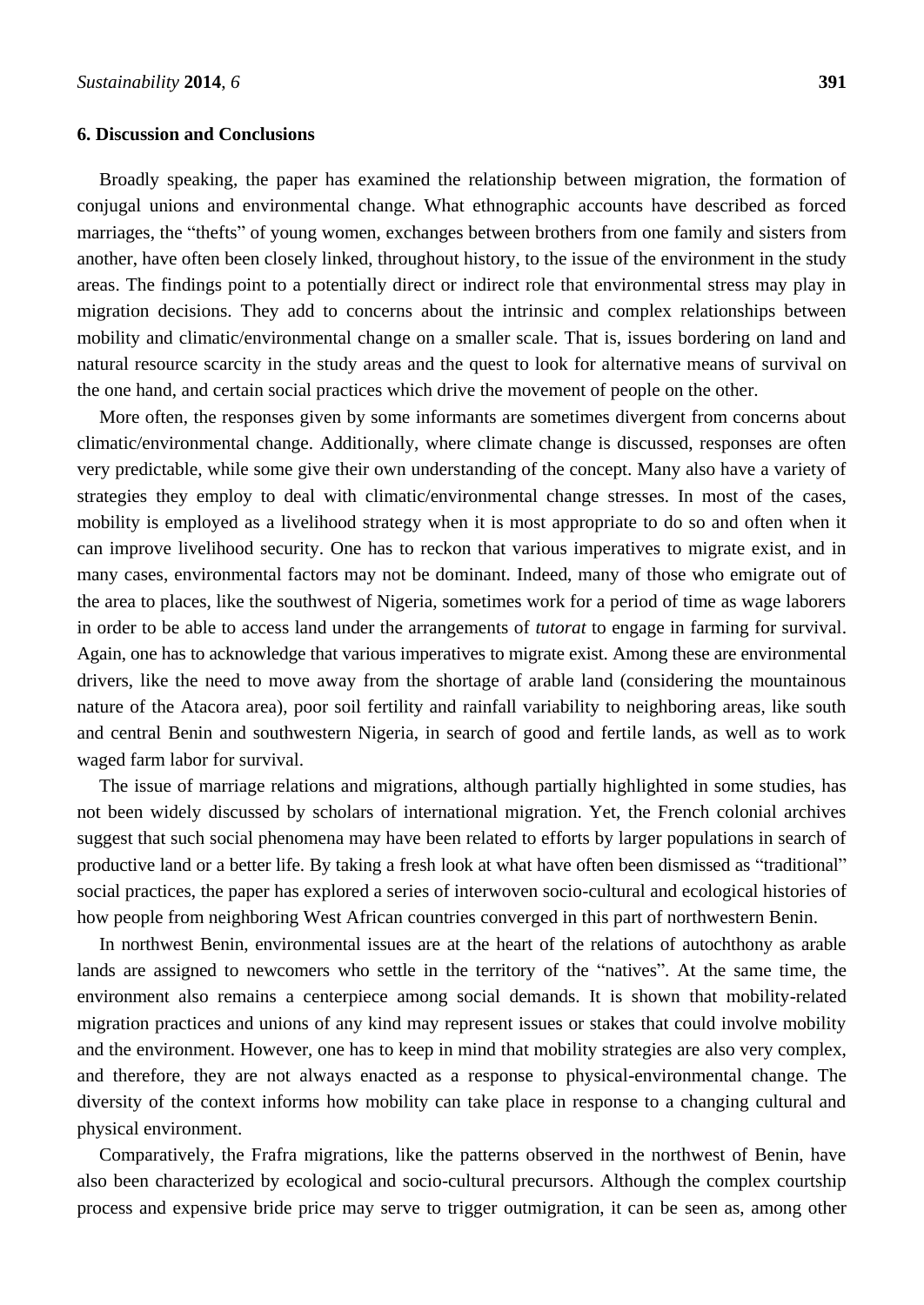things, a form of social control mechanism to instil discipline and ensure marriage stability. The advent of climatic/environmental change, land scarcity and declining agricultural productivity is also seen to influence these social factors and expectations. These situations have resulted in the bride price payment being seen as an avenue to accumulate wealth. In case of any famine or financial need, cows can be sold to buy food or solve problems that the family may face.

Although the bride price can be seen as a customary requirement for marriage, the unwavering insistence on the payment of cows, which have risen in economic value over time, can also be seen as some measure or insurance against agricultural failures, due to ecological change. In the case of northern Ghana, the bid to accumulate enough money to be able to meet social expectations, such as the bride price payment, can lead to low remittances or none at all, from migrants to their families. This can further exacerbate the poverty situation in the northeastern part of Ghana. Nevertheless, migrant remittances from southern Ghana have been seen to improve the socio-economic wellbeing of migrant households and food security in the northern parts of the country. This notwithstanding, ecological issues have generally precipitated movements in the area. It is pertinent to note, however, that the people of northern Ghana have lived and coped with these challenges for a very long time, while outmigration has also remained persistent.

In this vein, Biali and Frafra migrations, as well as that of other people from neighboring countries, can be said to be perpetuated by self-reinforcing factors, of which the cause-effect role of socio-cultural factors, in tandem with physical environmental and economic issues, should be taken into consideration. This would provide a better understanding of the climate/ecological change and migration dynamics ensuing in these societies.

#### **Acknowledgments**

This research was carried out under the auspices of the West African Science Service Center for Climate Change and Adapted Land Use (WASCAL) with financial support from the German Federal Ministry of Education and Research. We would like to thank the anonymous reviewers, as well as Irit Eguaoven and Elina Marmer for their useful comments and Caroline H. Bledsoe for her valuable remarks on the methodology and its challenges. Our gratitude also goes to the DFG Cluster of Excellence "CliSAP" (EXC177) at University of Hamburg for the support. For the technical support (maps and figures), we would like to thank Jelana Vajen and Benjamin Fissmer (WASCAL team). Our sincere thanks go also to: Yokoue Kiatti Badime, WASCAL local guide at Dassari (Benin); Sabine Aengenendt, Igor Bado and Boubacar Barry, WASCAL coordination in Bonn and Ouagadougou; Ahissou Sylvain (Natitingou-Benin); Emile Guirinaye (Fihroun´s District-Benin). For data and discussion on the national and international Beninese emigration context and on the cultural societies of northern Benin, we would like to thank: Joseph Sahgui, Simon Ahouansou Montcho, Yantibossi Kiansi and Coffi Sambieni all of the University of Calavi-Abomey (Benin). We would also like to acknowledge all our respondents and the research assistants in Benin and Ghana.

#### **Conflicts of Interest**

The authors declare no conflict of interest.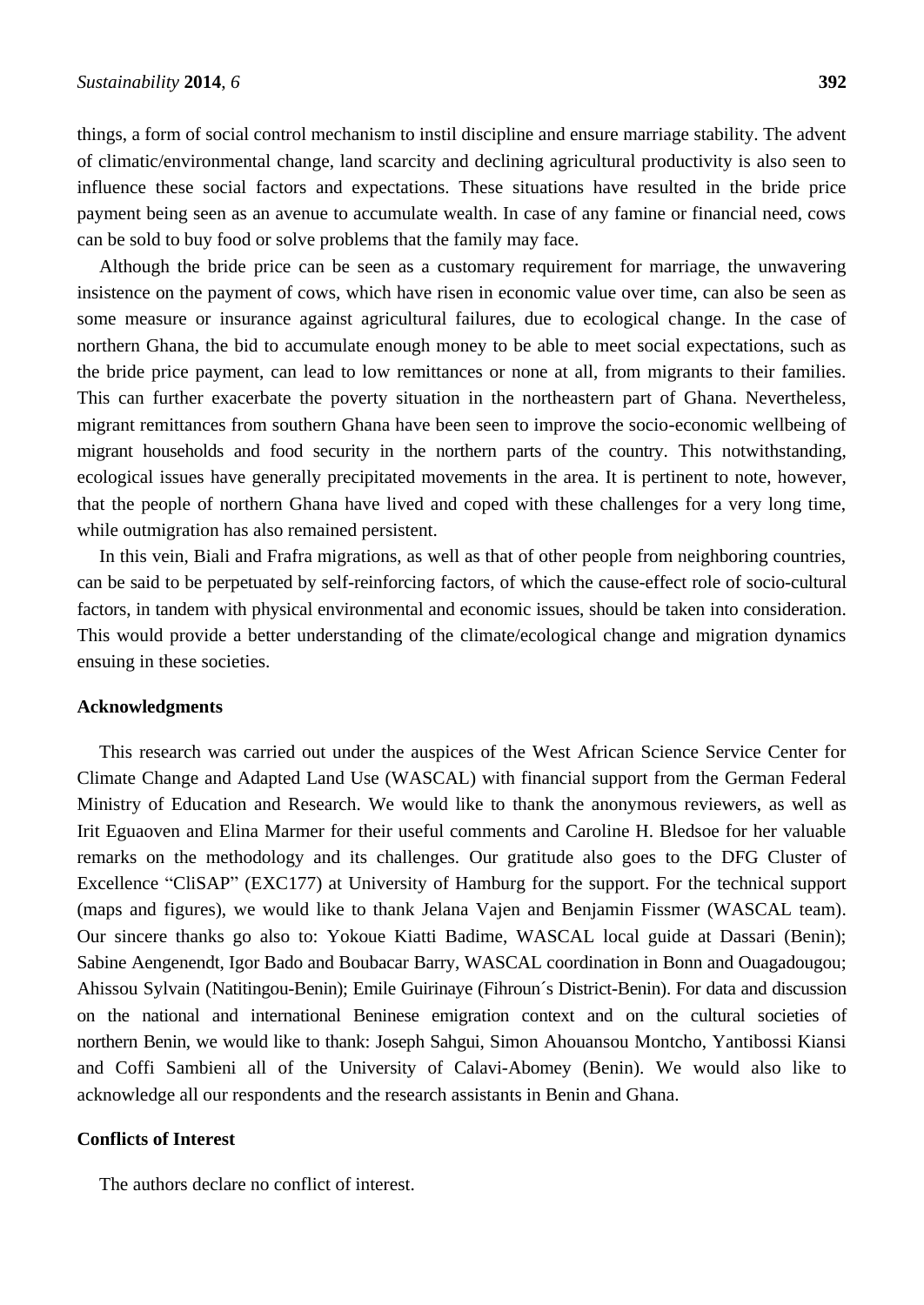# **References and Notes**

- 1. Yaro, J.A. *Migration in West Africa: Patterns, Issues and Challenges*; Centre for Migration Studies, University of Ghana: Legon, Ghana, 2008; pp. 1–17.
- 2. Arthur, J.A. International labour migration patterns in West Africa. *Afr. Stud. Rev.* **1991**, *34*, 65–87.
- 3. Adepoju, A. Patterns of Migration in West Africa. In *At Home in the World? International Migration and Development in Contemporary Ghana and West Africa*; Manuh, T., Ed.; Sub-Saharan Publishers: Accra, Ghana, 2005.
- 4. Quan, J. Changes in Intra-Family Land Relations. In *Changes in "Costumary" Land Tenure Systems in Africa*; Cotula, L., Ed.; International Institute for Environment and Development: London, UK, 2007; pp. 51–63.
- 5. De Haas, H. *The Myth of Invasion: Irregular Migration from West Africa to the Maghreb and the European Union*; IMI Research Report; University of Oxford: Oxford, UK, 2007.
- 6. De Haas, H. *Irregular Migration from West Africa to the Maghreb and the European Union: An Overview of Recent Trends*; No. 32; International Organization for Migration: Geneva, Switzerland, 2008.
- 7. Adepoju, A. Illegals and expulsion in Africa: The nigerian experience. *Int. Migr. Rev.* **1984**, *18*, 426–436.
- 8. Anarfi, J.; Kwankye, S.; Ababio, O.M.; Tiemoko, R. *Migration from and to Ghana: Background Paper*; Migration DRC Working Paper, No. C4; Development Research Centre on Migration, Globalization, and Poverty: Sussex, UK, 2003; pp. 1–38.
- 9. Brouwers, J.H.A.M. *Rural People's Response to Soil Fertility Decline: The Adja Case (Benin)*; Wageningen Agricultural University: Wageningen, The Netherlands, 1993.
- 10. Hessling, M. La Solidarité Africaine est encore une Realité: A Study of Urban Migration in Benin, West Africa (in French). In Proceedings of the National Conference of Untergraduate Research, Asheville, NC, USA, 6–8 April 2006*.*
- 11. Adepoju, A. Issues and recent trends in international migration in Sub-Saharan Africa. *Int. Soc. Sci. J.* **2000**, *52*, 383–394.
- 12. Le Meur, P.Y. State making and the politics of the frontier in Central Benin. *Dev. Change* **2006**, *37*, 871–900.
- 13. Yaro, J.A.; Codjoe, S.N.A.; Agyei-Mensah, S.; Darkwah, A.; Kwankye, S.O. *Migration and Population Dynamics: Changing Community Formations in Ghana*; Centre for Migration Technical Working Paper, No. 2; University of Ghana: Legon, Ghana, 2011.
- 14. Cleveland, D.A. Migration in West Africa: A savanna village perspective. *[Africa](http://www.ncbi.nlm.nih.gov/pubmed/12317040)* **1991**, *61*, 222–246.
- 15. Killingray, D. Military and labour recruitment in the gold coast during the Second World War. *J. Afr. Hist.* **1982**, *23*, 83–85.
- 16. Van der Geest, K. The Dagara Farmer at Home and Away: Migration, Environment and Development in Ghana. Ph.D. Thesis, University of Amsterdam, Amsterdam, The Netherlands, 2011.
- 17. Ghana Statistical Service (GSS). *Socio-Economic and Demographic Trends Analysis*; Population Data Analysis Reports; GSS: Accra, Ghana, 2005.
- 18. Ghana Statistical Service (GSS). *Patterns and Trends of Poverty in Ghana: 1991–2006*; GSS: Accra, Ghana, 2007.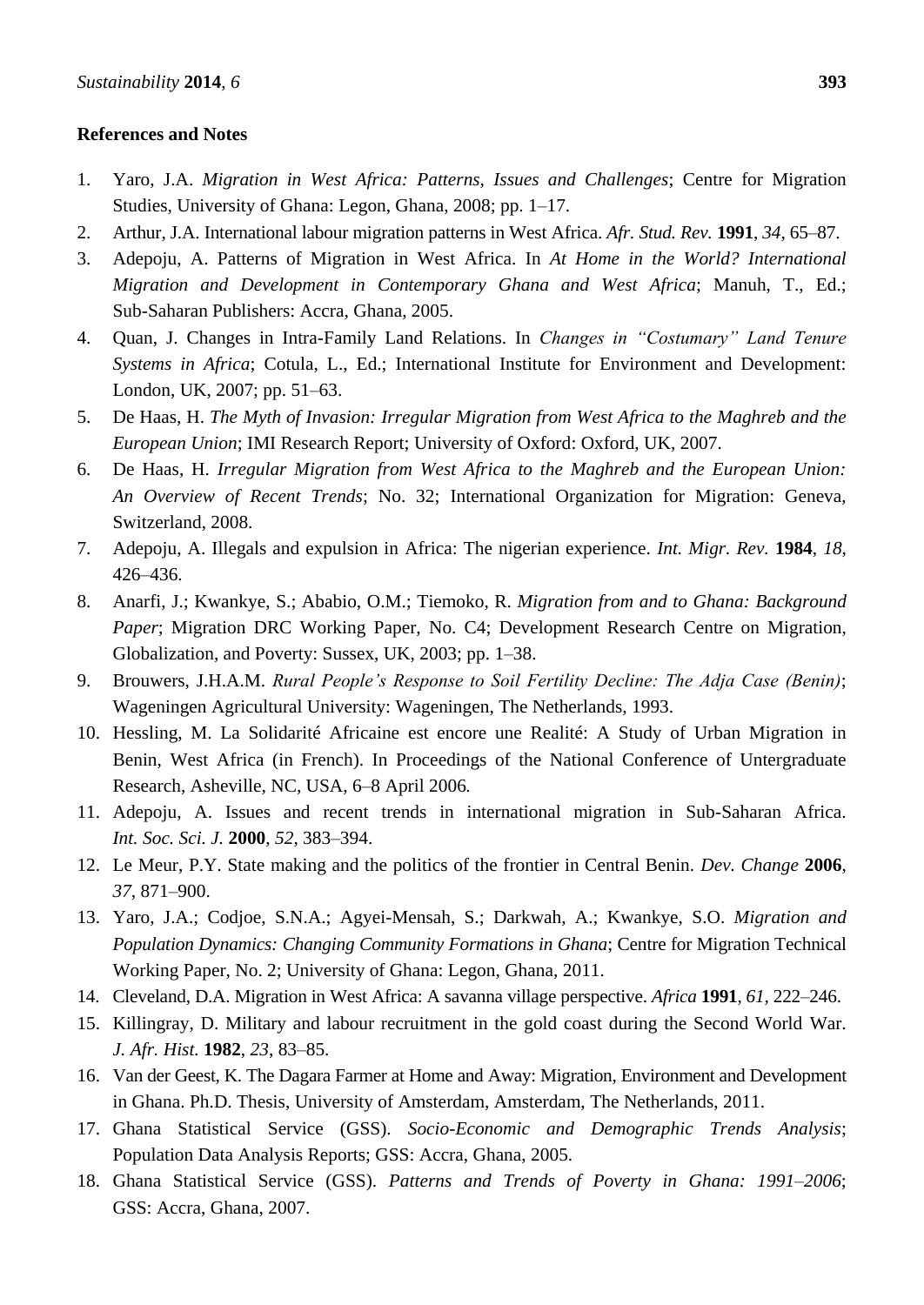- 19. Dietz, A.J.; Ruben, R.; Verhagen, A. *The Impact of Climate Change on Drylands with a Focus on West Africa*; Kluwer Academic Publishers: Dordrecht, The Netherlands, 2004; Volume 39, pp. 149–171.
- 20. Ghana Statistical Service (GSS). *2000 Population and Housing Census: Summary Report of Results*; GSS: Accra, Ghana, 2002.
- 21. Ghana Statistical Service (GSS). *1984 Population and Housing Census of Ghana: Special Report on Localities by Local Authorities*; GSS: Accra, Ghana, 1989.
- 22. Ghana Statistical Service (GSS). *2000 Population and Housing Census: Summary Report of Final Results*; GSS: Accra, Ghana, 2012.
- 23. Armah, F.A.; Yawson, D.O.; Yengoh, G.T.; Odoi, J.O.; Afrifa, E.K.A. Impact of floods on livelihood and vulnerability of natural resource dependent communities in northern Ghana. *Water* **2010**, *2*, 120–139.
- 24. Nabila, J.S. Rural Depopulation in Northern Ghana with Special Reference to the Migration of the FraFra People. In Proceedings of the West African Regional Seminar on Population Studies, Accra, Ghana, 30 November–4 December 1972.
- 25. Hashim, I. *Research Report on Children's Independent Migration from Northeastern Central Ghana*; Development and Research Centre on Migration: Brighton, UK, 2005.
- 26. International Organization for Migration (IOM). *Migration au Bénin: Profile National 2011*; IOM: Geneva, Switzerland, 2011.
- 27. Zinzindohoué, E. *Etat des Lieux de la Sécurité Alimentaire Dans le Département de l'Atacora (au Nord Ouest du Bénin) et Analyse des Politiques Publiques* (in French); Centre for Education and Research in Humanitarian Action (CERAH): Genève, Switzerland, 2012.
- 28. National Institute of Statistics and Economic Analysis (INSAE). *Cahier des villages et quartiers de ville Département de l'Atacora, Direction des études Démographiques* (in French); INSAE: Cotonou, Benin, 2004.
- 29. Doevenspeck, M. Migrations rurales, accès au foncier et rapports interethniques au sud du Borgou (Bénin) Une approche méthodologique plurielle. *Afr. Spectr.* **2004**, *39*, 359–380, (in French).
- 30. Abdul-Korah, G.B. "Now if you have sons you are dead": Migration, gender and family economy in Twentieth Century Northwestern Ghana. *J. Asian Afr. Stud.* **2011**, *18*, 390–403.
- 31. Myers, N. Environmental refugees. *Popul. Environ.* **1997**, *19*, 167–182.
- 32. Castles, S. *Environmental Change and Forced Migration: Making Sense of the Debate*; United Nations High Commission for Refugees: Geneva, Switzerland, 2002; Volume 70, pp. 1–14.
- 33. Myers, N. Environmental refugees in a globally warmed world. *BioScience* **1993**, *43*, 752–761.
- 34. Scheffran, J.; Marmer, E.; Sow, P. Migration as a contribution to resilience and innovation in climate adaptation: Social networks and co-development in west Africa. *Appl. Geogr.* **2012**, *33,*  119–127.
- 35. Homer-Dixon, F.T. On the threshold: Environmental changes as causes of acute conflict. *Int. Secur.* **1991**, *16*, 76–116.
- 36. Black, R. *Environmental Refugees: Myth or Reality?* New Issues in Refugee Research; United Nations High Commissioner for Refugees: Geneva, Switzerland, 2001; Volume 34, pp. 1–19.
- 37. Black, R.; Adger, W.N.; Arnell, N.W.; Dercon, S.; Geddes, A.; Thomas, D.S.G. The effect of environment al change on migration. *Globle Environ. Change* **2011**, *21*, S3–S11.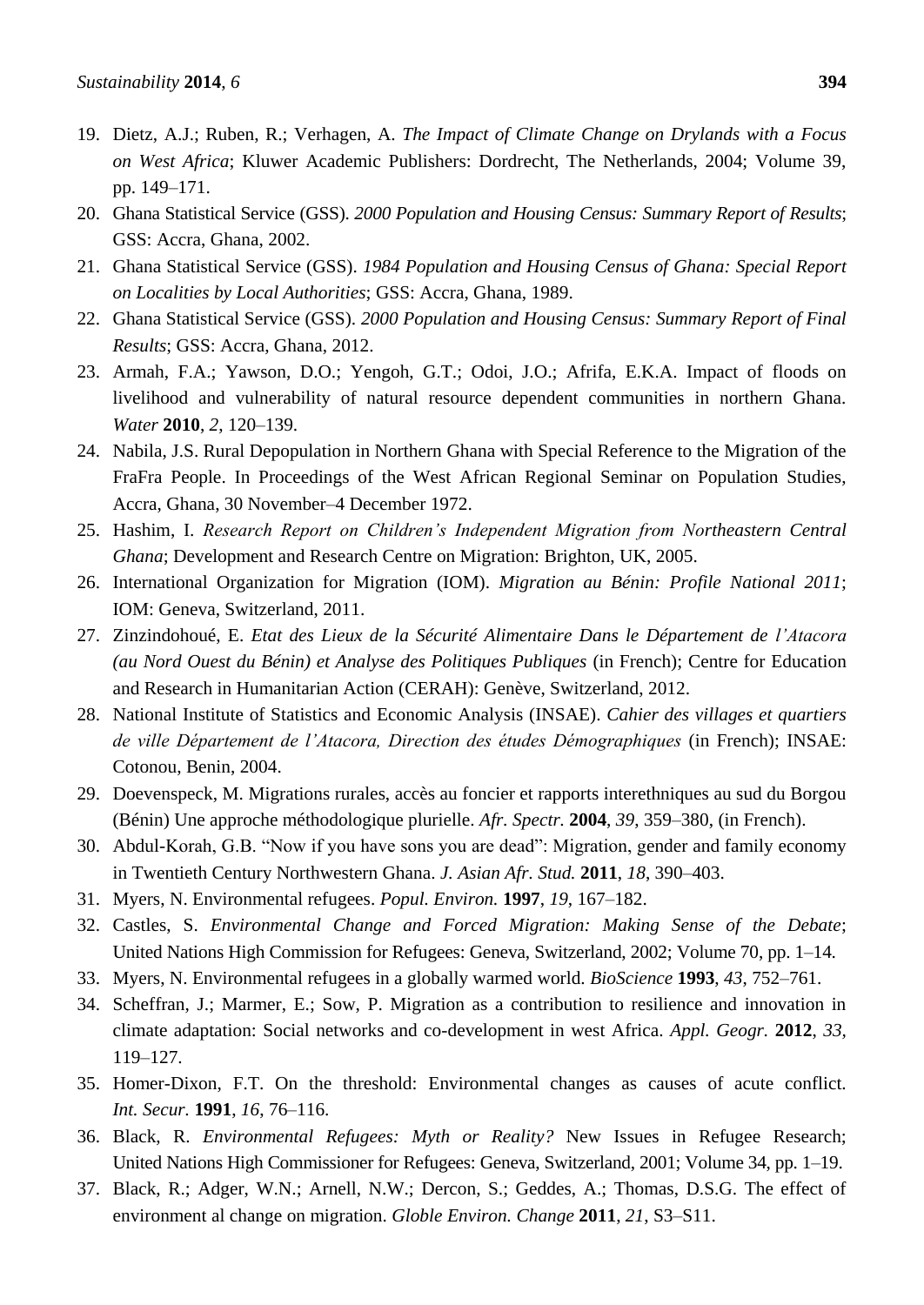- 38. Nkomo, J.C.; Nyong, A.O.; Kulindwa, K. The Impacts of Climate Change in Africa. In *Final Draft Submitted to the Stern Review on the Economics of Climate Change*; Institute for Security Studies: Pretoria, South Africa, 2006; pp. 1–51.
- 39. De Bruijn, M.; van Dijk, R.; Foeken, D. Mobile Africa: An Introduction. In *Mobile Africa: Changing Patterns of Movement in Africa and Beyond*; de Bruijn, M., van Dijk, R., Foeken, D., Eds.; Bril: Leiden, The Netherlands, 2001; pp. 1–7.
- 40. Schapendonk, J. Turbulent trajectories: Sub-Saharan African migrants on their way to the European union. *Societies* **2012**, *2*, 27–41.
- 41. De Bruijn, M. Mobility and Society in the Sahel: An Exploration of Mobile Margins and Global Governance. In *Cultures of Migration: African Perspectives*; Hahn, H.P., Klute, G., Eds.; LIT Verlag: Münster, Germany, 2007; pp. 109–128.
- 42. Skinner, E.P. Labour migration and its relationship to socio-cultural change in mossi society. *Africa* **1960**, *30*, 375–401.
- 43. Sanders, T. Territorial and Magical Migrations in Tanzania. In *Mobile Africa: Changing Patterns of Movement in Africa and Beyond*; de Bruijn, M., van Dijk, R., Foeken, D., Eds.; Bril: Leiden, The Netherlands, 2001; pp. 27–46.
- 44. Sanders, T. *Beyond Bodies: Rainmaking and Sense Making in Tanzania*; University of Toronto Press: Toronto, ON, Canada, 2008.
- 45. Cassiman, A. Home and away: Mental geographies of young migrant workers and their belonging to the family house in Northern Ghana. *Hous. Theory Soc.* **2008**, *25*, 14–30.
- 46. Fortes, M. Some aspects of migration and mobility in Ghana. *J. Asian Afr. Stud.* **1971**, *6*, 1–20.
- 47. Grindal, B.T. Why the Young Leave Home: Witchcraft, Authority and the Ambiguity of Evil in Sisaland. In *Ghana's North: Research on Culture, Religion, and Politics of Societies in Transition*; Kroger, F., Meier, B., Eds.; Peter Lang: Frankfurt, Germany, 2003; pp. 45–59.
- 48. Ghana Statistical Service (GSS). *Internal Migration. Migration Research Study in Ghana*; GSS: Accra, Ghana, 1995; Volume 1.
- 49. Frempong-Ainguah, F.; Badasu, D.; Codjoe, S.N.A. North-South Independent Child Migration: The Push and Pull Factors. In *Independent Migration of Children in Ghana*; Anarfi, J., Kwankye, S.O., Eds.; Institute of Statistical, Social and Economic Research (ISSER), University of Ghana: Legon, Ghana, 2009; pp. 71–100.
- 50. Lentz, C. *Land, Mobility, and belonging in West Africa*; Indiana University Press: Bloomington, IN, USA, 2013.
- 51. Mensah-Bonsu, A. Migration and Environmental Pressure in Northern Ghana. Ph.D. Thesis, Free University of Amsterdam, Amsterdam, The Netherlands, 2003.
- 52. Mohammed, J.A.; Apusigah, A.A. *Report of Baseline Study on Human Trafficking and Forced Labour in Northern Ghana*; International Labour Organization: Accra, Ghana and Geneva, Switzerland, 2005. Available online: https://www.academia.edu/1625770/Human\_Trafficking\_ and\_Forced\_Labour\_in\_Ghana (accssed on 11 October 2013)
- 53. Kiansi, Y. Impact du mariage Biali sur le développement dans la sous-préfecture de Matéri (in French). Master Thesis, Université Abomey Calavi, Abomey Calavi, Benin, 1993; p. 108.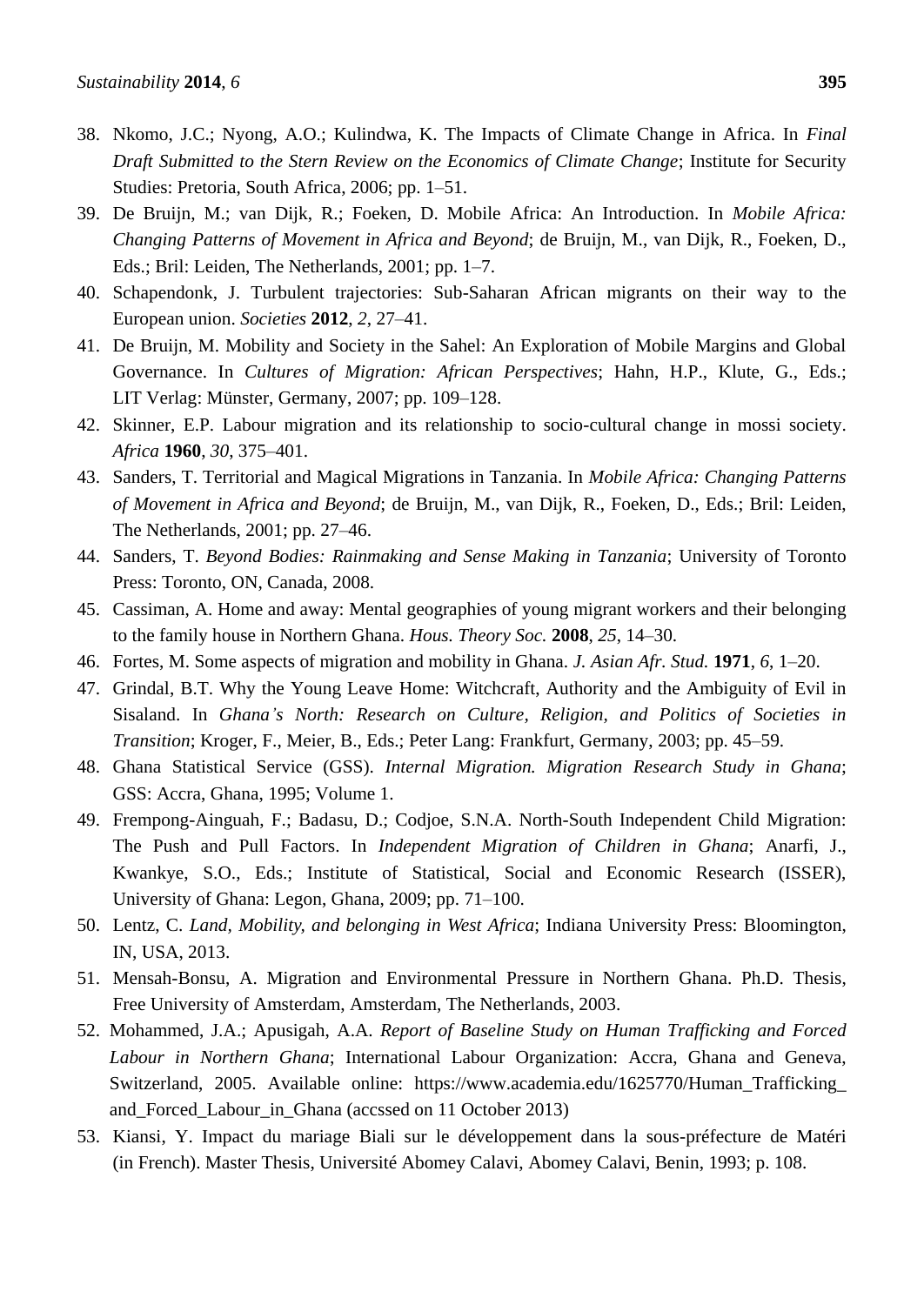- 54. Kouagou, A.M.N. Fondements Socioculturels de la Persistance du Mariage Par échange en Milieu Berba de Matéri au Bénin (in French). Master Thesis, Université Abomey Calavi, Abomey Calavi, Benin, 2012.
- 55. Houngbo, E.N. Dynamiques de Pauvreté et Pratiques Agricoles de Conservation de l'Environnement en Milieu Rural Africain. Le cas du plateau Adja au Sud du Bénin (in French). Ph.D. Thesis, Université d'Abomey-Calavi, Abomey Calavi, Benin, 2008; p. 326.
- 56. Botchi-Morel, C. Femmes et Développement Durable en Afrique Noire. Essai de Compréhension de la Relation Entre le Contexte Matrimonial Ajatado du Kufo et le développement Durable (in French). Ph.D. Thesis, Université de Fribourg, Fribourg, Switzerland, 2007; p. 281.
- 57. Cindy, F.C.; Ling, L. Marriage and migration in transitional China: A field study of Gaozhou, Western Guangdong. *Environ. Plann.* **2002**, *34*, 619–638.
- 58. Chauveau, J.P.; Jacob, J.P.; le Meur, P.-Y. L'organisation de la mobilité dans les sociétés rurales du Sud. *Autrepart* **2004**, *30*, 3–23, (in French).
- 59. Lange, A.D. "In Sulemitenga Things Are There": A Study on the Images of the West Northeast Ghana. Master Thesis, University of Amsterdam, Amsterdam, The Netherlands, 2003.
- 60. Hart, K. Migration and tribal identity among the frafras of Ghana. *J. Asian Afr. Stud.* **1971**, *6*, 21–36.
- 61. District Planning and Coordinating Unit (DPCU). *Strategic Environmental Assessment of Bongo District Medium Term Development Plan from 2010–2013 under the National Framework*; Bongo District: Bongo, Ghana, 2010.
- 62. District Capacity Building Project (DISCAP). *Decentralised Poverty Monitoring and Evaluation Exercise: Bongo District*; Regional Planning and Coordinating Units: Bolgatanga, Ghana, 2005.
- 63. Der, B.G. God and sacrifice in the traditional religions of the Kasena and Dagaba of Northern Ghana. *J. Relig. Afr.* **1980**, *11*, 172–187.
- 64. Amenga-Etego, R. *Mending the Broken Pieces: Indigenous Religion and Sustainable Rural Development in Northern Ghana*; Africa World press: Trenton, NJ, USA, 2011.
- 65. Roncoli, C.; Crane, T.; Orlove, B. Fielding Climate Change in Cultural Anthropology. In *Anthropology and Climate Change: From Encounters to Action*; Crate, S., Nuttal, M., Eds.; Left Coast press: Walnut Creek, CA, USA, 2009; pp. 81–115.
- 66. Eguavoen, I. Climate change and trajectories of blame in Northern Ghana. *Anthropol. Noteb.* **2013**, *19*, 5–24.
- 67. Eguavoen, I.; Schraven, B. The Ambiguous Representation of the Savannah Landscape and Its New Political Relevance in Ghana. In *Rural development in Northern Ghana*; Yaro, J.A., Ed.; Nova Science Publishers Inc.: Hauppauge, NY, USA, 2013; pp. 207–223.
- 68. Cornevin, R. La République Populaire du Bénin: Des Origines Dahoméennes à Nos jours (in French); Maisonneuve et Larose: Paris, France, 1981.
- 69. Arenstam, G.S.J.; Nicholls, R.J. Island abandonment and sea-level rise: An historical analog from the Chesapeake Bay, USA. *Global Environ. Change* **2006**, *16*, 40–47.
- 70. Jäger, J.; Frühmann, J.; Grünberger, S.; Vag, A. Environmental Change and Forced Migration Scenarios, Synthesis Report. Available online: http://www.each-for.eu/documents/ EACH-FOR Synthesis Report 090515.pdf (accssed on 11 October 2013).
- 71. McLeman, R.; Smit, B. Migration as an adaptation to climate change. *Clim. Change* **2006**, *76*, 31–53.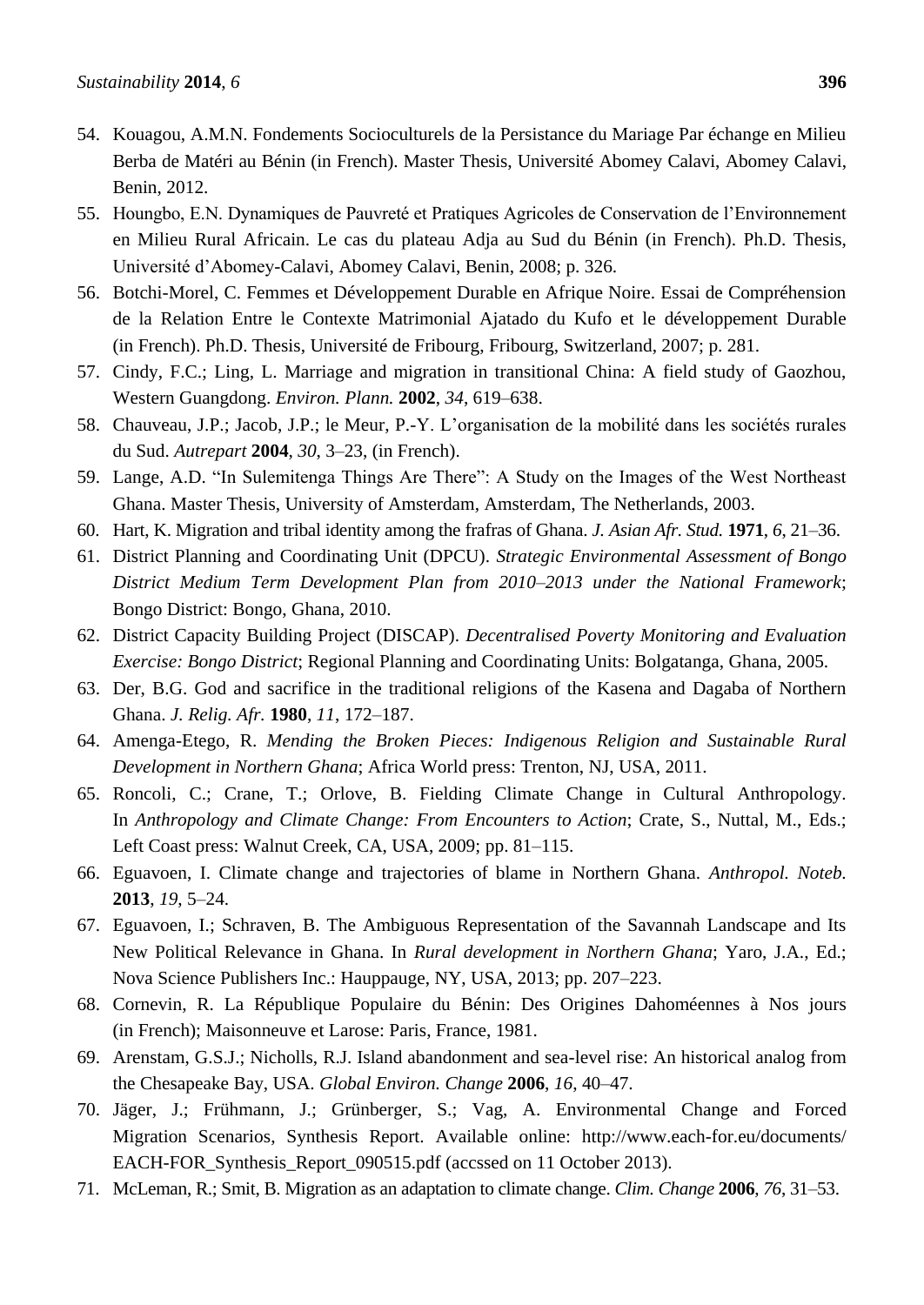- 72. Mercier, P. *Tradition, Changement, Histoire: Les "Somba" du Dahomey Septentrional* (in French); Anthropos: Paris, France, 1968; p. 533.
- 73. Biondi, G.; Rickards, O.; Martinez-Larbarga, C.; Taraborelli, T.; Cimenelli, B.; Gruppioni, G. Biodemography and genetics of the berba of benin. *Am. J. Phys. Anthropol.* **1996**, *99*, 519–535.
- 74. Institut National de la Statistique et de l'Analyse Economique (INSAE). *Répartition spatiale, Structure par sexe et âge et migration de la Population du Bénin* (in French); INSAE: Cotonou, Benin, 2003; Volume 1.
- 75. Henson, B.J.; Tomkins, B. *A Sociolinguistic Survey of the Biali Language Area*; SIL Electronic Survey Report, 2011-011; International Society of Limnology (SIL): Dallas, TX, USA, 2011.
- 76. Piguet, E. Linking climate change, environmental degradation, and migration: A methodological overview. *Wires. Clim. Change* **2010**, *1*, 517–524.
- 77. Miles, M.B.; Huberman, A.M. *Qualitative Data Analysis*; Sage Publications: London, UK, 1994.
- 78. Interview extract: Mussa, Mossi Male-Age: 47 years, Nodi Tula, 19 March 2013, duration: 60 min.
- 79. Interview extract: Mansur, Mossi Male-Age: 42 years, Tantéga, 22 March 2013, duration: 55 min.
- 80. Policy Quarterly Report N. 5181 for the French General West African Government, Natitingou, 25 April 1933, p. 7. Benin National Archives, Porto Novo, Republic of Benin, Box 1E47.
- 81. Colonial Circular N. 907 written by the Lieutenant Governor of Dahomey for the Atacora Circle, 26 April 1923, p. 4. Benin National Archives, Porto Novo, Box 1E42.
- 82. Odotei, I. *Ghanaian Migrant Fishermen in the Republic of Benin*; Institute of African Studies, University of Ghana: Accra, Ghana, 1991.
- 83. Overa, R. *Institutions, Mobility and Resilience in the Fante Migratory Fisheries in West Africa*; Chr. Michelsen Institute for Development Studies and Human Right: Bergen, Norway, 2001.
- 84. General Report N. 106 on the general situation of the Circle of Atacora during the year 1914 for the General French West African Government, 15 February 1915, pp. 25–26. Benin National Archives, Porto Novo, Box 1E42.
- 85. Interview extract: Bukari, Zarma Male-Age: 29 years, Tantéga, 22 March, 2013, duration: 60 min.
- 86. Alber, E. Within the Thicket of Intergenerational Sibling Relations: A Case Study from Northern Benin. In *The Anthropology of Sibling Relations: Shared Parentage, Experience, and Exchange*; Albert, E., Coe, C., Thelen, T., Eds.; Palgrave Macmillan: New York, NY, USA, 2013; pp. 73–96.
- 87. Meillassoux, C. *Femmes, Greniers et Capitaux* (in French); Editions Maspèro: Paris, France, 1975.
- 88. Webber, P. Agrarian change in Kusasi, North-East Ghana. *J. Int. Afr. Inst.* **1996**, *66*, 437–457.
- 89. Plange, N.K. Underdevelopment in Northern Ghana: Natural causes or colonial capitalism? *Rev. Afr. Polit. Econ.* **1979**, *6*, 4–14.
- 90. Hahn, H.P., Klute, G., Eds. *Cultures of Migration: African Perspectives*; LIT Verlag: Münster, Germany, 2007.
- 91. Meier, B. Living in the Bush: Representations of Urban Life Among Northern Ghanaian Migrants. In *Ghana's North: Research on Culture, Religion, and Politics of Societies in Transition*; Kroger, F., Meier, B., Eds.; Peter Lang: Frankfurt, Germany, 2003; pp. 61–78.
- 92. Interview extract: Ben, Frafra Male-Age 36 years, Gowrie-Kunkua, 25March 2012, duration: 42 min.
- 93. Interview extract: Michael, Frafra Male-Age 29 years, Bongo-Tingre, 10 October 2012, duration: 58 min.